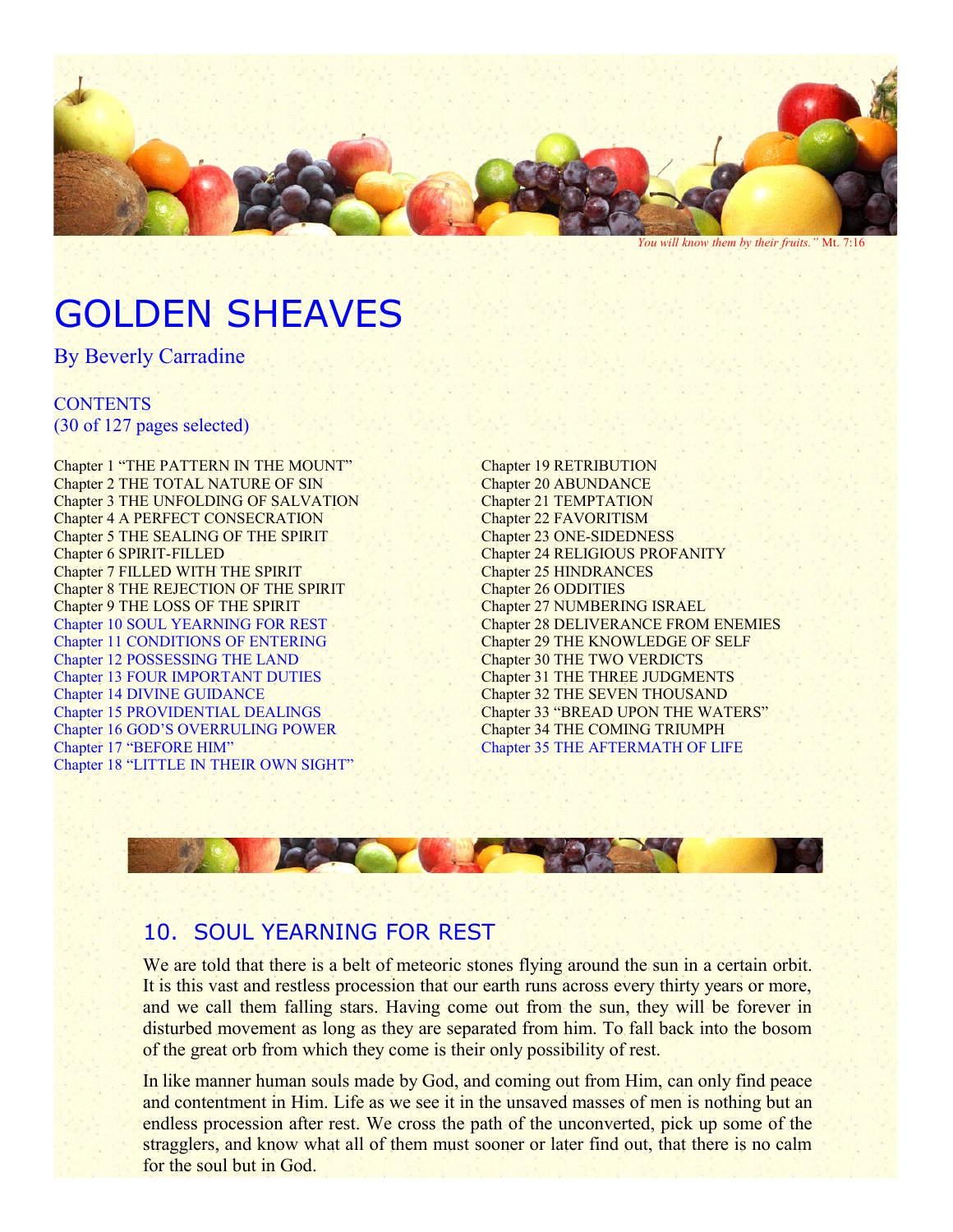The very restlessness we see in men, their unsatisfied coming and going, their rushes in every direction for pleasure, declare the longing for something not yet possessed.

Much of the traveling we see is simply an endeavor to find peace by change of locality. Whiskey drinking on the part of men, and morphine eating upon the part of women, is another vain effort for satisfaction by drowning present care in liquor or opiates. A good deal of novel reading of the sensational sort is also to be understood and explained in this same light. Even the luxurious house-building and furnishing of today reveals an additional mistake of seeking to meet the cravings of the spirit with comforts that are purely material.

God calculates on this very longing of the soul for rest, to draw it to Him. But men seem to learn this lesson last, that God only can tranquilize and satisfy. If the three hundred and sixty degrees around the horizon should each represent a door, we would see many knocking at every door for spiritual contentment and heart happiness before looking up to Him, who alone can give such things.

In regeneration partial rest is found. New, sweet and blessed is the change from darkness to light, and from the slavery of sin to the service of God. But there are fluctuations, ebbings, and inner commotions and storms in the converted life that are not compatible with perfect rest. There are cries still left in the soul and hands reaching out for perfect spirit-rest, and the Bible declares that such can be had only through Jesus Christ.

Many of us wronged the Redeemer here for years. We thought that the experience we possessed in justification and regeneration was the best He could do. We were almost persuaded once, that our hope was only, to be realized in the graveyard and in heaven.

Meantime the Lord did not leave us to ourselves, in this mistaken judgment of His salvation, and provision for the present longings and needs of the heart. So He sent many things into our lives to arouse us to see and then receive what He has even in this life for them who love Him. **One thing He used with the writer** was an elderly woman who in the face of every kind of sorrow and trial wore a gentle, patient, even joyful smile on her luminous countenance that nothing could remove. Her husband was trifling, her children brought her great grief, her house was about to be sold over her head, bitter poverty came in upon the family, ill health attacked her body, and yet we never saw her become impatient, utter a murmuring word, or lose that peaceful smile. Her very eyes seemed to speak of a calm way down in her soul that was too deep to be fathomed. She told us that it was fathomless and that Christ gave it.

This woman's face was like a signboard pointing steadily in a certain direction where God wanted us.

**Another thing used of God in our case** was a hymn we heard sung one night by several hundred people. The singers were a choral band used in a great evangelistic meeting. We do not know the name of the religious song, and could not catch its words; but the strain itself was the instrument of God used to declare some things to the soul. It seemed to tell of a life altogether surrendered to God, but misunderstood, abused, and rejected like Christ. Under the strange interpreting power of the melody we could see the lonely man battling for the truth, and keeping sweet in spirit and true to duty and God through every kind of assault and temptation. Suddenly the strain swept out from the minor chords into a perfect burst of triumph. There was a tempest of voices on the platform, but under a practiced leader it was a storm of melody, and through it all was presented to the mind the picture of the man who had struggled so hard, getting home at last. Amid the rejoicing of angels, the shouting of the redeemed, and the smile of the Lord, the victor over all earth's woes could be seen fairly staggering into heaven and falling at the feet of the Son of God, who, descending the steps of glory, lifted him up, saying, "Well done,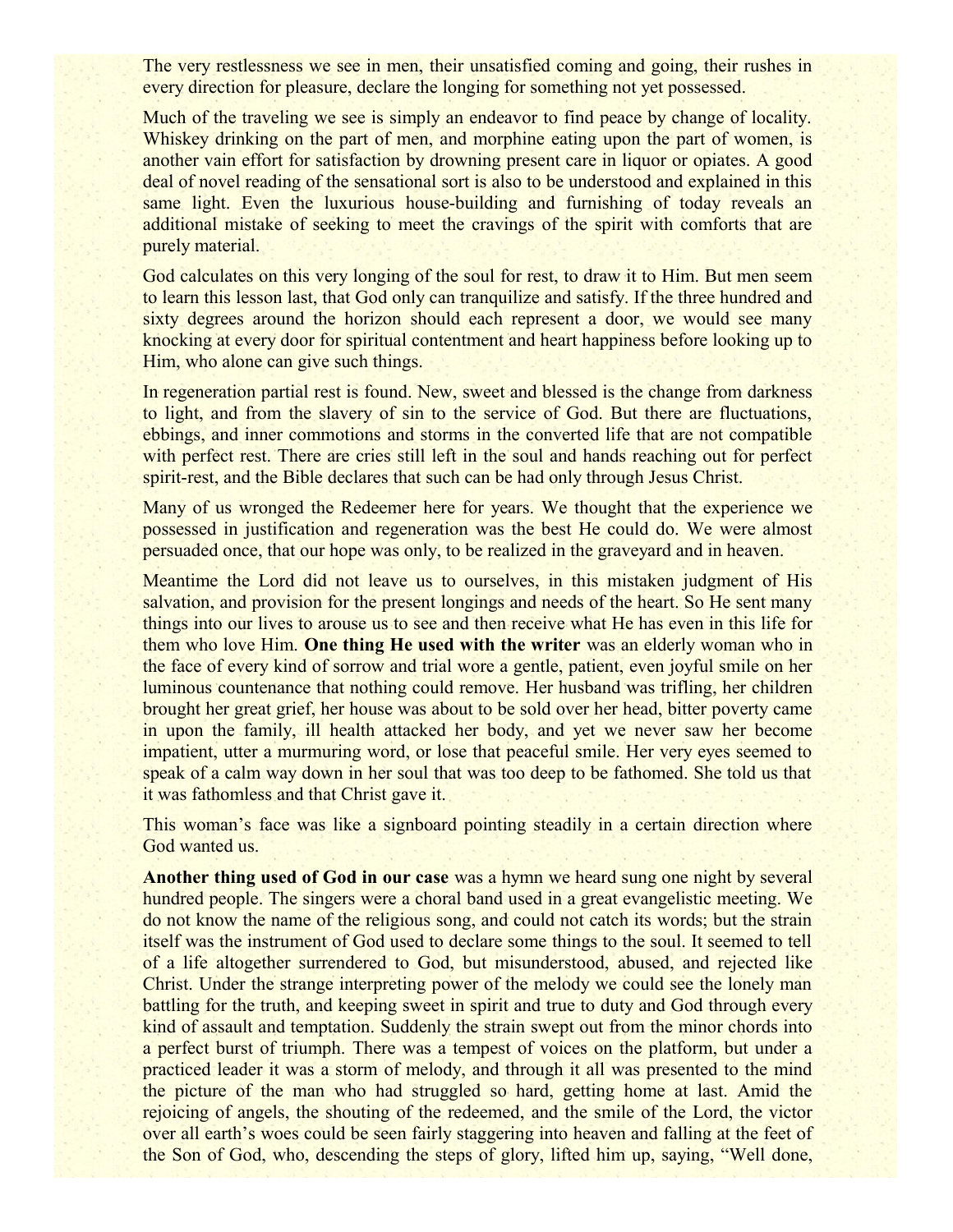good and faithful servant, enter thou into the joy of thy Lord."

The writer, sitting in a dark corner of the vast hall, heard a voice in the hymn which was not heard by all, and beheld a picture which was not seen by everybody. He felt that the Saviour had touched the song and made it open as it did for the sake of the hungry soul in the audience. Then and there the listener saw the life that can be hid with Christ in God, and that in the midst of the wrath of man, strife of tongues, and every storm of life, be kept in perfect peace.

**A third thing used of God** was the shout of a preacher. He was a holiness preacher, and had been sent for to present a full gospel to a prominent church in a large old Southern city. Morning after morning and night after night the messenger of God faithfully declared the truth, and opened up the wonderful doctrine and experience of holiness obtained by consecration and faith and prayer. But the people did not want it. They cared not for the deep things of God. So there were listless ears, and resisting hearts that like a wall seemed to throw back the balls and arrows of truth. One day in a morning service we were all on our knees, when suddenly the preacher referred to gave a shout that went to every heart. It was not a throat shout, but a soul cry, and pierced every breast, while tears were made to rush to all eyes.

Glancing up we saw him with his face as white as marble, eyes closed, while the countenance was uplifted. The blessing upon him was so great that the blood seemed to have receded upon the heart, and left the face colorless. He evidently had no thought of where he was, while those moving cries continued to fall from his lips. Every person in the audience seemed to go all to pieces under his voice. It sounded in a spiritual sense so far off, so close to heaven, so near to God, that people wept convulsively under it. We saw at once what had happened, -- that God, seeing how His servant had been treated, quietly touched him and called him away to the top of an exceeding high mountain of glory. It was as though He had said, "My son, they do not believe you. They do not want what you are preaching about. They do not want even to hear you. Come up here to me, and talk with me awhile." And so God caught him away from us, and, like Moses, he seemed to be seeing God, and speaking with Him face to face, while we in a kind of judgment were left in the plain.

That lonely, faraway and yet rapturous shout convinced me of the "higher life," the "deeper rest," in a word the blessing of entire sanctification, where the soul gazes upon Christ, feeds on Him, and is perfectly delighted with and satisfied in Him.

We remember that we fell upon our face and with bitter sobs cried out, "Oh, Lord, I want to get up there where he is." And a sweet, gentle voice whispered in the heart, "You can come." And we came.



#### 11. CONDITIONS OF ENTERING

The instant that Christ died, we are told in the Scripture that the veil of the Temple was rent. For centuries it had hung between the Holy and Holiest of the Temple or Tabernacle, declaring by its presence that something in the way of grace was hidden from the people of God. When Jesus cried out on the cross, "It is finished," and bowed His head and died, this veil was not torn down, but rent from top to bottom. The edges of the severed curtain, hanging together and so still hiding something, taught that there remained a mystery of holiness beyond; while the rent itself, according to Paul, signified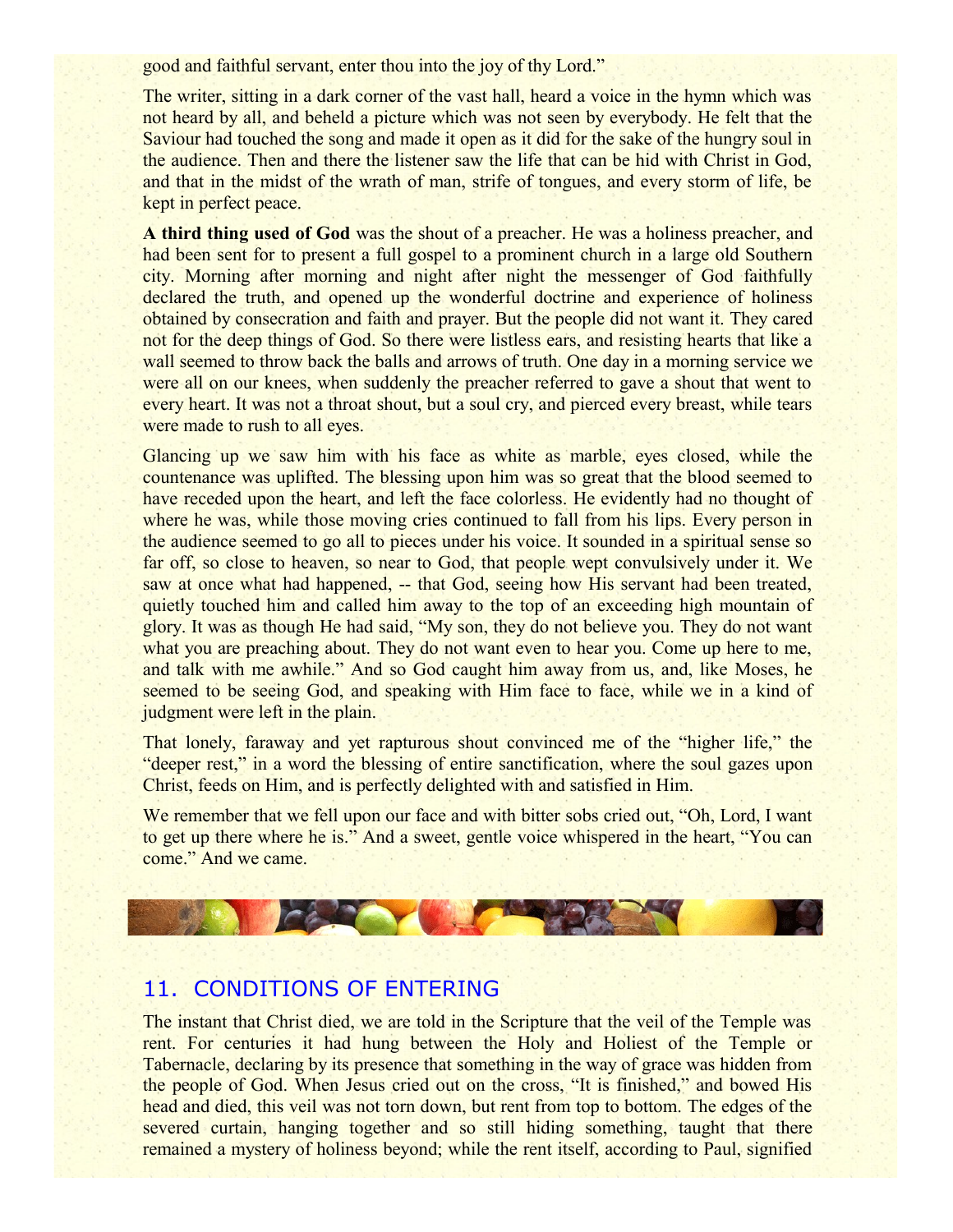that the way into the Holiest was now open.

With all this divine provision for admission, the apostle as quickly noticed certain other conditions which must be observed if we would enter the Holiest, or, in other words, obtain the blessing of entire sanctification.

One of the requisites is stated in the words, "Our bodies washed with pure water."

Here is a symbolical reference to regeneration. As the priests washed at the laver before entering the first or outer room in the Tabernacle, so must we be cleansed with the washing of regeneration to be candidates for admission into the inner sanctuary.

The unconverted man cannot receive the experience of holiness. The backslider must seek the cleansing laver again if he would know the mystery of the Gospel. Nothing unclean passes over that holy way.

Men may deride and belittle the second work of grace, but when the time of seeking the grace has come, and the hour of disputing has departed, they will discover that the great spiritual boon is to be had only with a great price; that it is while walking in the light as He is in the light, that then and there the blood cleanses; that after abstaining from all appearance of evil, the promise is that God will sanctify us wholly.

A second requisite or condition is the possession of a good conscience.

It is a remarkable fact that we can get nothing from God with an accusing heart. The sense of inward reproof and condemnation coming from our own souls utterly prevents us from believing or receiving. As John puts it, "If our heart condemn us, God is greater than our heart." Then he adds, "If our heart condemn us not, then have we confidence toward God."

The statement is wonderful and yet natural. Many from experience have found it true, and can say with an immovable certainty that it is impossible to obtain spiritual blessings of any kind while the conscience bears testimony to unrectified conduct. The faith faculty seems to be paralyzed, all upward soarings of the soul cease, and all expectancy from God ends when there rests upon the heart the memory of unrighteous things which we fail to confess to God or make right with men.

On the contrary, the spirit fairly bounds upward and Godward when conscious of its own integrity.

The thing buried under the tent has not only a marvelous way of sapping strength and destroying joy, but of sweeping away true boldness and courage. Let it be dug up, surrendered to God, and devoted to destruction with the cordial consent of mind and heart, and the man in a moral sense is transfigured.

We used to marvel at listless prayers, and the sluggishness of people who never seemed able to get anything from God. But we do so no longer. The difficulty in nine cases out of ten is located several feet under a tent. They walk anxiously around a certain neighborhood, their eyes repeatedly rove in that direction, the voice has an uncertain ring, and it is manifest that all is not well within.

Meantime God is greater than our heart. What wisdom is in this simple expression! He waits for us to say I have done all, before He does His all. We must sanctify before He sanctifies.

A third requisite mentioned by Paul is "a true heart."

We get light on this word by looking at objects and persons that suggest or illustrate the fact of steadfastness, devotion, etc. So we are accustomed to speak of a faithful wife, who, in long absences of the husband, is true to his memory and interests, who keeps him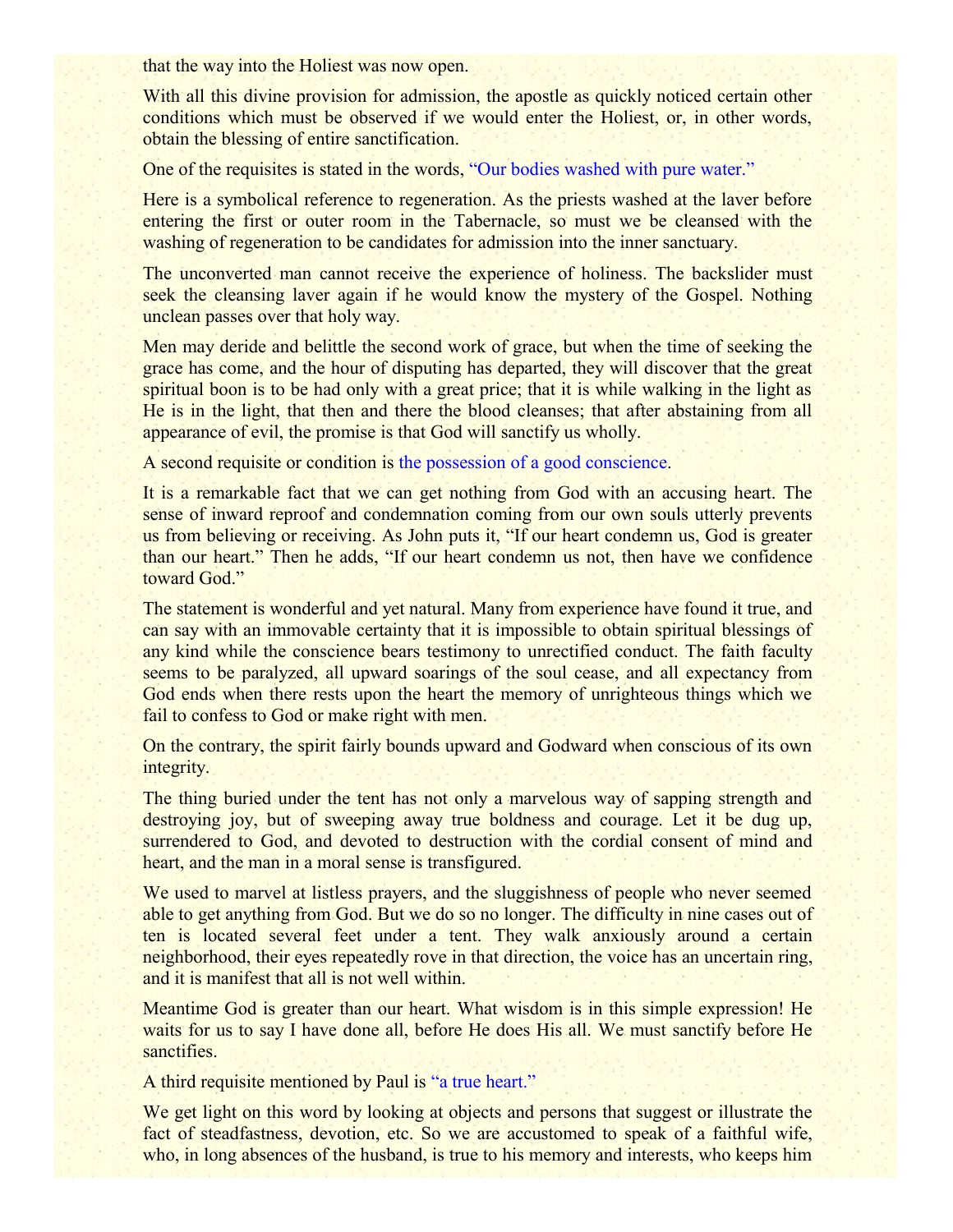in mind, who sends him frequent letters of loving remembrance and counts the days to his return.

Then a polarized needle is faithful. With all its shakings and tremblings occasioned by hands outside, the arrow is in wild unrest until it points again to its star, and then it settles down into peace because in harmony with a vast orb billions of miles away.

Many persons who seek sanctification impress us as not having the "true heart." Not only fitful seeking and variable moods show this, but the different way they act under changed circumstances.

For instance, in a morning meeting, where the atmosphere is deeply spiritual and only Christians are present, they will come to the altar, but at the night service, where worldly acquaintances and unbelieving members of the family are in the audience, they sit like fixtures in the pews. They talk freely of their belief in the blessing with the friends of holiness, but change their spirit and conversation when situated among the opposers of sanctification.

Again, they seek ardently for the blessing for a few hours, and then allow themselves to fall in a listless and idle state. Everything declares that the true heart is not here. Nothing here to remind one of the patient, loyal, devoted wife and nothing to suggest that almost pathetic movement of the compass needle which is all tremulous and distracted until it points faithfully to its beloved North.

We once saw a young man seek the blessing of sanctification in one of our Southern towns. At the close of the morning service at noon, when others left the church for their homes he remained kneeling at the altar. A small group of friends lingered for a while, but they soon departed. The sister of the young man, with full eyes and heart, knelt near him, but as the housekeeper of her father's home was also compelled to withdraw. In the afternoon some one passing the church glanced through the half-closed door and saw the faithful seeker still in the same place and position. Near the close of the day people in going by saw the same patient figure bowed at the altar, while the shadows of the evening were filling the building. At six o'clock a small company gathered for a prayermeeting; and in consideration of the solitary one at the chancel, held a brief service in the other end of the church, and prayed in whispers. In great sympathy and tenderness their eyes fell upon the distant form that they found bowed in prayer when they entered, and which they had left engaged in silent supplication to God

When the congregation began to gather, at half-past seven, the young man was still seen at the altar with body and face bowed as if in utter forgetfulness of every earthly being. Just as the first hymn was being sung, his faith culminated, the power came down, the veil was rent for him, and with a glad cry the faithful seeker of seven hours entered into the Holiest. He came in with "a true heart."

#### A fourth condition is "full assurance of faith."

Here is not only faith, but faith at its best and strongest. No shadow of doubt is allowed to fall upon the mind. No question of God's word is permitted to arise in regard to the divine ability and willingness to perform the work and grant the blessing. The still more important fact that God receives and sanctifies even now, is believed in and clung to as one would hold to a great rock in the midst of a flood of waters.

In "full assurance of faith" is the language of Paul. Just as a person goes confidently into a room to meet one who is awaiting him there; just as he passes over the threshold and through the door without a single doubt that the wife he expects is there; so in like manner, yes in greater confidence, in full assurance of faith, we part with our hands the rent curtain, and walking boldly into the Holiest, instantly realize the incoming of Christ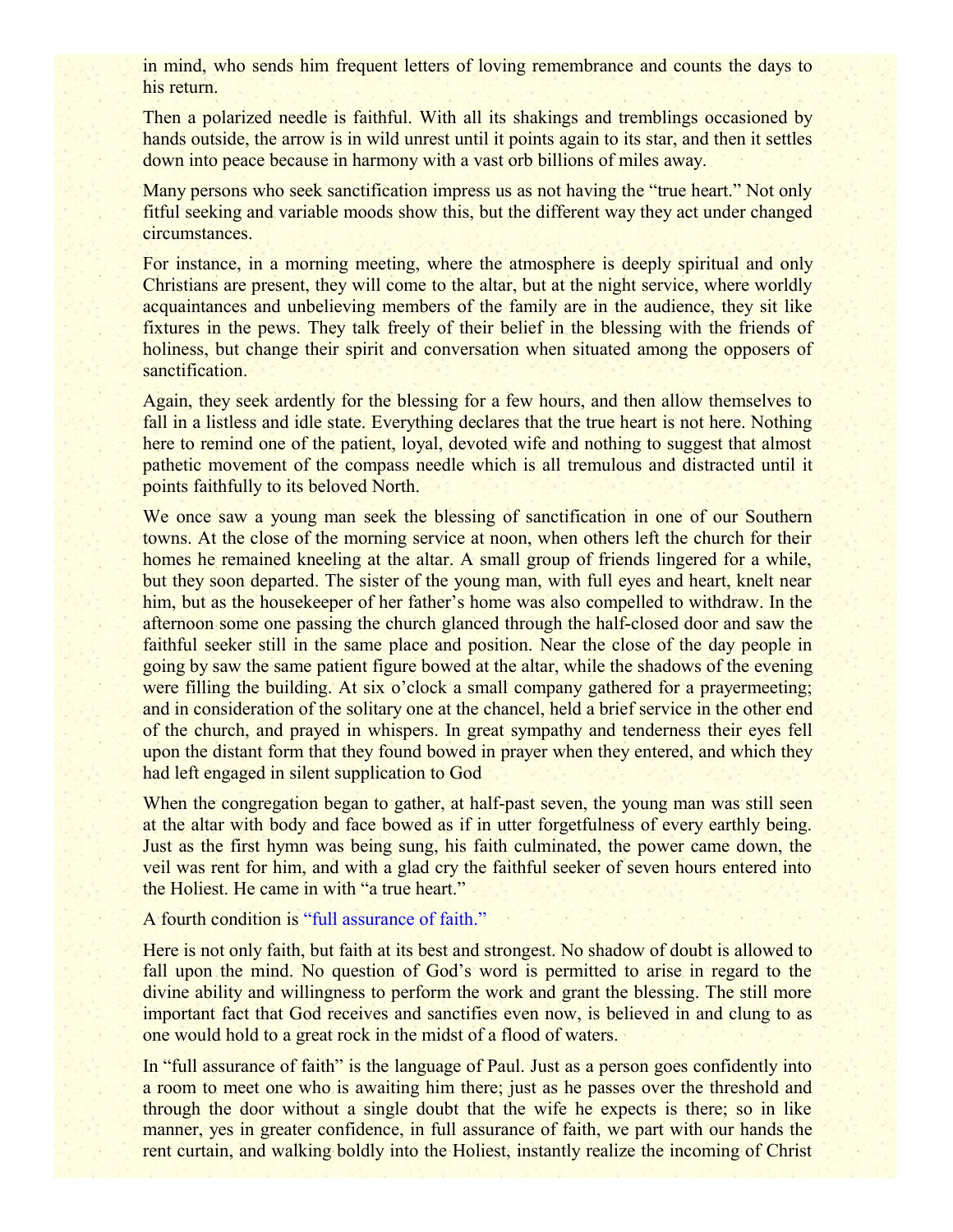into the purified and exulting soul, and find the blessing we have been craving all the days of our life.

# 12. POSSESSING THE LAND

CAR THE

It was one thing for the Jews to cross over the Jordan into Canaan, and another thing altogether to possess the land. Years after their entrance Joshua said to them, "Why are ye so slack to possess the land?" They had overrun a portion, but there were numbers of lofty hills and mountains, beautiful valleys and fruitful plains which they had not scaled, explored and cultivated.

In like manner it is one thing to obtain the blessing of sanctification, and it is another to enter upon its many privileges and full blessedness.

As we study the sanctified people today we find them divided into three classes: First, those who have crossed the Jordan years ago, but have never left its banks. They use the same expressions, have no better experience than that of the first day or week, and are, so to speak, camping in the same place. These are the ones who are continually slipping into the Jordan, and getting washed back to Moab. They have to be picked up and dried, and ferried back to Canaan every summer at some camp-meeting.

A second class are those who have crossed and gone some distance into the experience, when suddenly, after a few years, they stop and never advance again. The whole case is full of mystery to many, but the explanation is that something has been buried under the tent, and God will go up with them no more to battle. They have stopped short in the midst of a life all aglow; and though years have passed they go no deeper nor farther into holiness. Sermons, books, papers and meetings which they continue to read and attend seem powerless to bring back the glory, and restore that wonderful push and go in their lives which once everybody most plainly beheld. Like the first class the question could very properly be asked of them "Why are ye so slack to possess the land?"

A third class sweep on and over the whole of Canaan. They scale the mountains of joy, penetrate its valleys of rest, drink of its rivers of pleasure, and till its plains of duty. They allow no spiritual fruit to go untasted, and own the country from Dan to Beersheba, or, in other words, enter upon and enjoy the experience in all its wideness and fullness.

They possess the land, we say. What does this mean, what is it to possess the land?

In general terms it means that there should be a steady advancement on all spiritual lines; that there should be an ever-deepening experience; that there should be a continual growth in grace and in the knowledge of Christ; and that the fruits of the Spirit which were brought over into the Canaan life should become larger, better and more luscious; that just as Canaan was a better country for fruits than the wilderness, so the sanctified heart should be a better soil for the Christian graces, than when that same heart had in it the stone of inbred sin.

But to particularize. If we are in the Canaan experience we should enjoy a deeper peace.

We can understand how a person on an ocean steamer would in the first few days feel decidedly nervous, but when the vessel has for days carried one over billows and through fierce storms, that anxiety should give way to deep confidence and even tranquillity. So we can understand how at first people who enter upon the experience of holiness feel some apprehension about the keeping power, and as to what the future holds for them.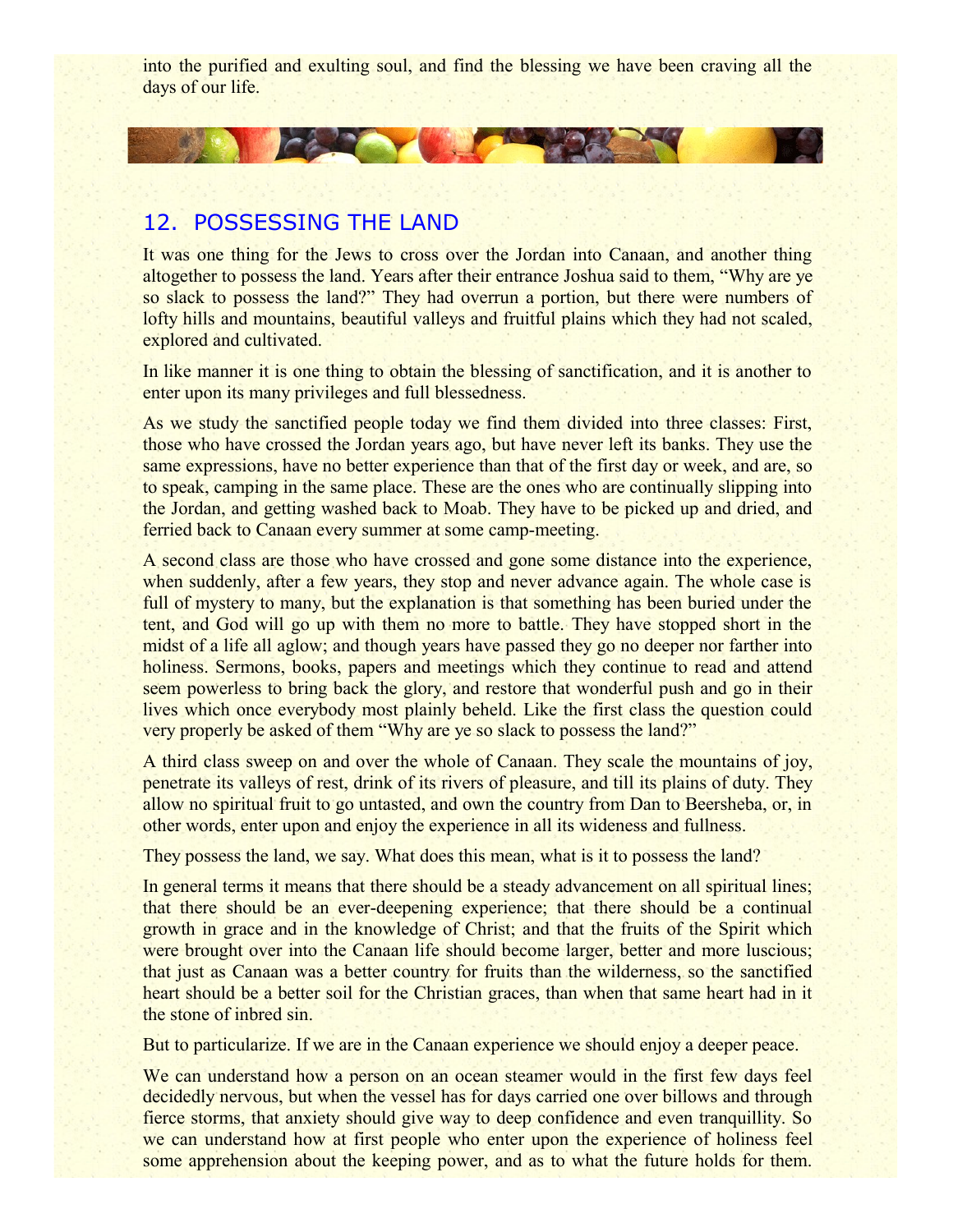But when for days and weeks they discover that this peculiar grace of God is sufficient for every condition, that it preserves and upholds in all circumstances of life, then the natural result should be a profound and ever-deepening peace.

Second, there should be an increasing sweetness of spirit.

One of the things promised in Canaan was honey. This stands for the tender loving spirit the blessing brings. Now as the land was said to flow with honey, then it follows that the deeper one goes into the country the more of this beautiful liquid treasure should be found. In a word, the sanctified should steadily becomes sweeter spirited as the years roll on.

We do not mean a sickening sweetness; nor a namby-pamby, mawkish sentimentality and softness. Not molasses, but honey. The real, genuine sweetness of Christ in the soul.

Think of a man starting out with a beehive, and after twenty years having still only one. He should have had at least an hundred, and the industrious man would have owned that number. Certainly we ought not to be put to shame by an individual running a bee farm. When we see sanctified people becoming vinegary we fear that they are already out of Canaan and back in the wilderness. And when they grow bitter we have reason to dread that they are still farther back and are in the gall of Egypt.

Truly, if we possess the land, we who began with a single hive of honey should in a few months or years have enough in the shape of love, gentleness, kindness, pity and sympathy for a whole community.

Third, there should be a profounder joy.

One of the promised fruits of Canaan was grapes. The land was said to be one of vineyards, while the presses burst out with wine. Wine is a Bible figure for spiritual exaltation and joy. The teaching then in the imagery is, that just as one going deeper into Canaan would find more vineyards and wine, so, in the Sanctified life there should ever be an increasing soul gladness. Instead of drying up, our heart presses should burst forth with new joys and fresh spiritual rapture.

He would be a poor gardener who set out a grape plant, and after ten years had no more than he began with. The hillsides should have been covered with a beautiful increase, and the house fairly crowned with a clambering vine of richness and beauty.

Even so with us. Our joy should grow as we press on in holy living. Nothing could be more convincing and attractive to beholders than such spiritual fruitfulness, such holy gladness shining in the eyes, welling up in the heart, and transfiguring the life.

Truly we can then sit under our "own vine" and need not go to others for comfort. We have a vineyard in the life, a joy plant covering us as a shelter, and a greater inner gladness flowing like an intoxicating wine in the soul, with full and increasing measure.

Fourth, there should be a greater faith.

If a person has been introduced to you and endorsed by a trustworthy friend, the acquaintanceship begins with a measure of trust. But when months and years have rolled by and you find this individual, now a friend, always reliable and true and faithful in every changing circumstance to be depended on, then your confidence has grown so that it can scarcely be shaken.

So we knew Jesus already when we entered the experience of sanctification. But when after months and years, filled with all the peculiar experiences, tests, difficulties and assaults coming to the sanctified, we discover that Christ never fails us, that He always relieves and delivers, always fulfills His promises, then has our faith grown from a seed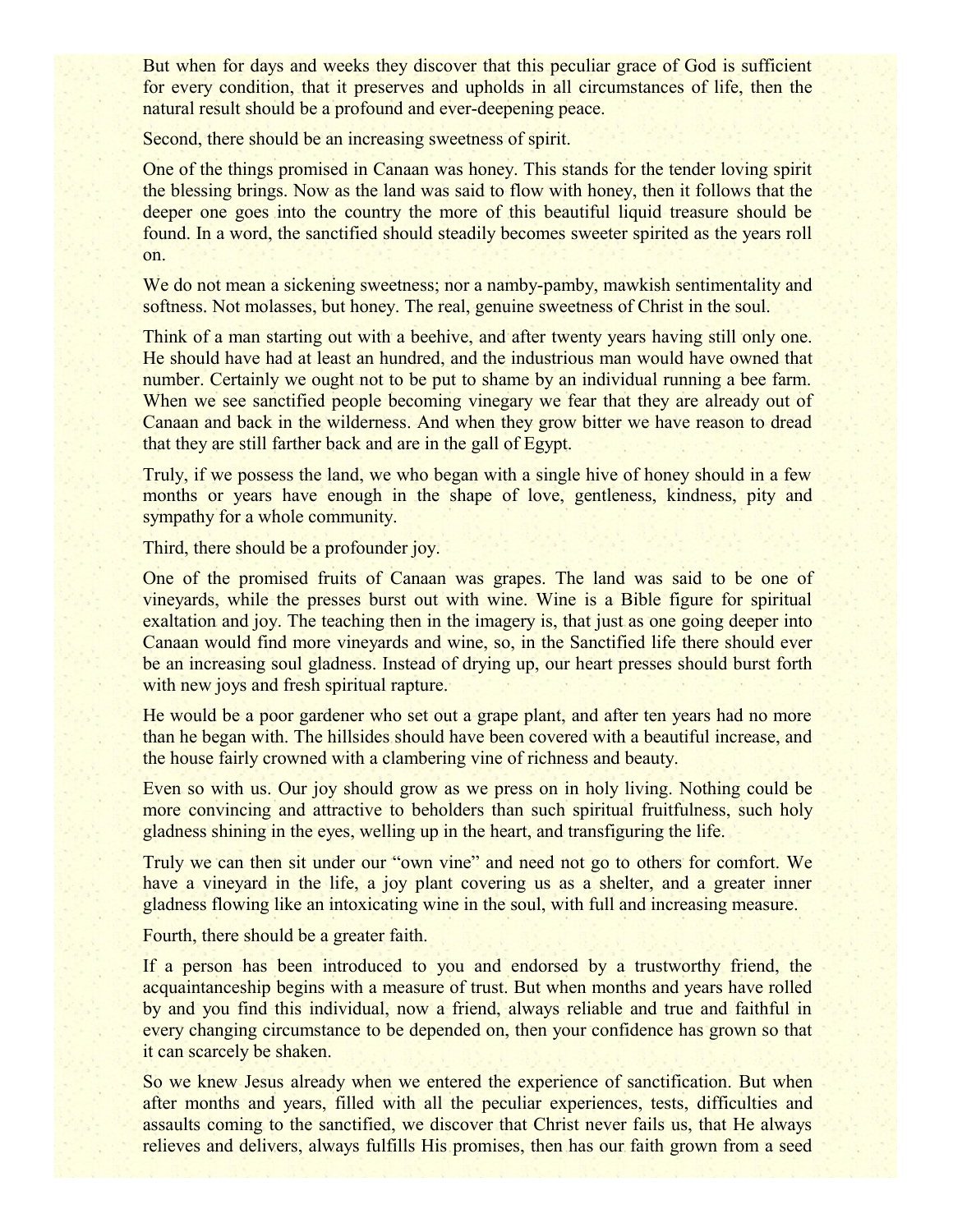to a tree whose great boughs protect and whose shadow rests us. We have now such a confidence that no matter what happens, we cling to, believe in, and rest assured that the Saviour will bring us out all right. A sweeter trust, a profounder confidence, a mightier faith seems to be the natural outcome of the life in Canaan with its deepening acquaintance with the Son of God.

Finally, our victories should be easier and greater.

Jericho was the greatest triumph the Israelites had up to their entrance into the promised land. But Jericho was not the mightiest victory they had after that, by any manner of means. To take that city they required six or seven days of marching, an encirclement of the place thirteen times and a great deal of noise. But the day came in following years when they won a mightier victory while standing still and playing on harps. And at another place God overwhelmed their enemies by throwing down stones upon them from heaven, and all they had to do was to stand and behold the salvation of the Lord.

In like manner our victories in the life of holiness should be greater and easier as we sweep deeper into the experience.

We have noticed that when persons are first sanctified, there is still a great leaning upon, and use of old-time weapons. There is still a trust in the bow and spear, and an almost unconscious use of severe methods in dealing with all kinds of opponents.

After a while they discover that rams' horns may do well, but harps are better. The first may stun and deafen, but the other goes to the heart and moves the soul. They also gradually get to see that if God has entrusted them with the sharp razor of truth it was intended for a milder and more merciful use than the cutting off of men's heads.

Still the advance goes on, and the man deep in the Canaan experience leaves it to God to fight his battles and cast stones of conviction from heaven into the breasts of his enemies. The astonishing vision to the world is that of a victor who has not laid his hand on a single carnal weapon, nor lifted a solitary stone to cast in self-defense; but keeping sweet all the time, and committing all to God, faces undismayed the world, the flesh and the devil, while God gives him the greatest victories of his life.

#### 13. FOUR IMPORTANT DUTIES

Paul had been speaking of the "Holiest;" how to enter in by faith; and concludes the figure with the mention of certain duties we should not forget after passing through the veil which had been rent for our admission.

One thing urged is that we hold fast our profession.

It is not possession he is talking about, but the proclamation by tongue and cleaving by life to the wonderful experience God has given us.

Men may scout as they will about our oft-repeated testimony to full salvation; and say that it is a poor experience which has to be proclaimed in order to be retained. Nevertheless it is noticeable that the person who puts the bushel of silence over the holy flame with which God glorified his soul will soon have neither light nor heat left be tell about.

We have never testified distinctly to sanctification as a present grace, but we felt on concluding that we stood on advanced spiritual ground, a greater strength was in the soul,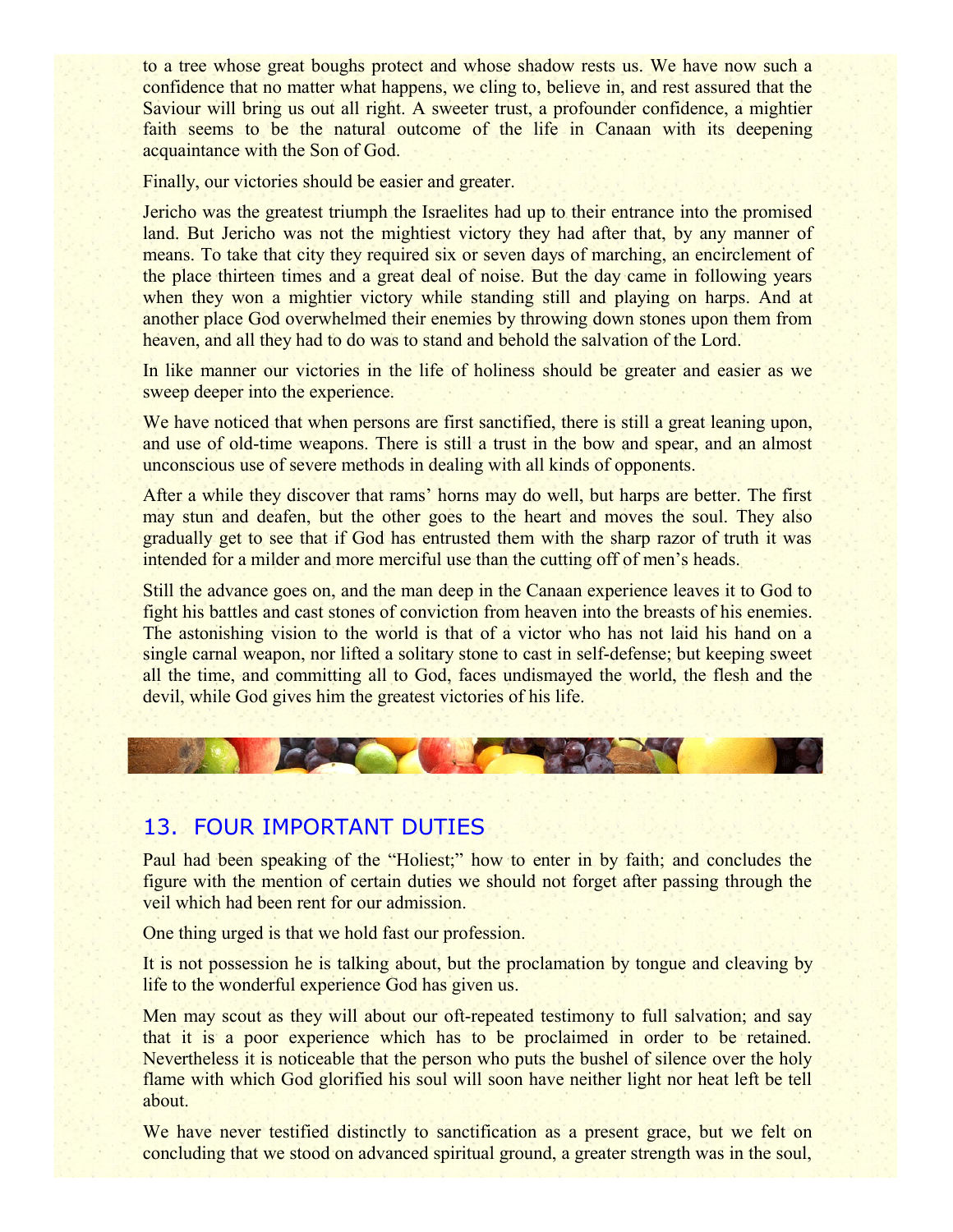a sweeter joy in the heart, and the skies felt a mile nearer.

A second duty is to "provoke unto love and good works."

This is a very remarkable expression. We have seen people who provoked others to anger, and retaliation. We have seen individuals by rasping speech and unpleasant manner, by a tale-bearing spirit and nagging tongue, set a home or social circle by the ears. But here is the apostle exhorting us to provoke people to love and good works. And, thank God, it can be done.

We once heard a man say that he thought he was liberal until he got acquainted with a Christian who was giving three-fourths of his income to God. That sight revolutionized his own methods; and a steady flow of greenbacks began to leave his purse in a heavenward direction from that time. He had been "provoked" unto good works.

A gentleman told the writer that his devotional habits had been marvelously affected by the sight of a preacher stretched for two hours on his face in prayer. He, was by that silent spectacle "provoked" into closer communion with God.

A preacher became much irritated over the way he thought he had been treated at a campground.

His displeasure became speedily manifest. Numbers of Christians severely let him alone, thinking that it would do him good to feel the weight of the house which he had dragged down upon himself.

Let him eat of his own bitter dish, which he has fixed up, was the thought and words of a number.

But there was an elderly minister on the ground who had gone deeper into the Christ life, knew human nature better, and was himself saved, through and through. He sought out the cloudy-faced brother, reminded him of what he had done for the cause of Christ, how he was loved and appreciated by the brethren, and assured him of his own unchanging esteem and affection. With his genial face, kindly tongue, and arm thrown about the brother's neck, the heart melted, tears flowed, and Spring, with its warmth and gladness, suddenly burst out of the middle of December. No one has ever had reason to complain of that brother since. He was provoked back unto love and good works.

A third duty is laid down in the words, "forsake not the assembling of yourselves together."

There is a great temptation to do this ever and anon in life. Sometimes the deadness of the pulpit will be the argument; sometimes the thought that we are not wanted is the motive. Various and adroit are the efforts of the adversary to make us secede, go into retirement, withdraw from religious service or cut loose entirely from the church.

Of course it is distressing not to be understood in one's own family, social and ecclesiastical circle; and it is heartrending to hear the holy doctrine and experience ridiculed and denied that you know to be true. But what if God should want one to be a martyr, and desires the people to see how a sanctified man can be abused and maligned and yet keep sweet. Then surely if we forsake the post of suffering we have made a grievous mistake and hurt the cause we love.

We read once of a man who told his preacher that he saw no need of congregational worship, that he served God alone, and best when all to himself. The preacher in reply took the tongs and removing a red-hot coal of fire laid it by itself on the hearth, and then leaning back in his chair watched it. In a few seconds it lost its intense flow, began to darken here and there, and finally became a cold, black, fireless, lifeless lump of matter. Both men had silently watched the change, and when it was complete, the man at whom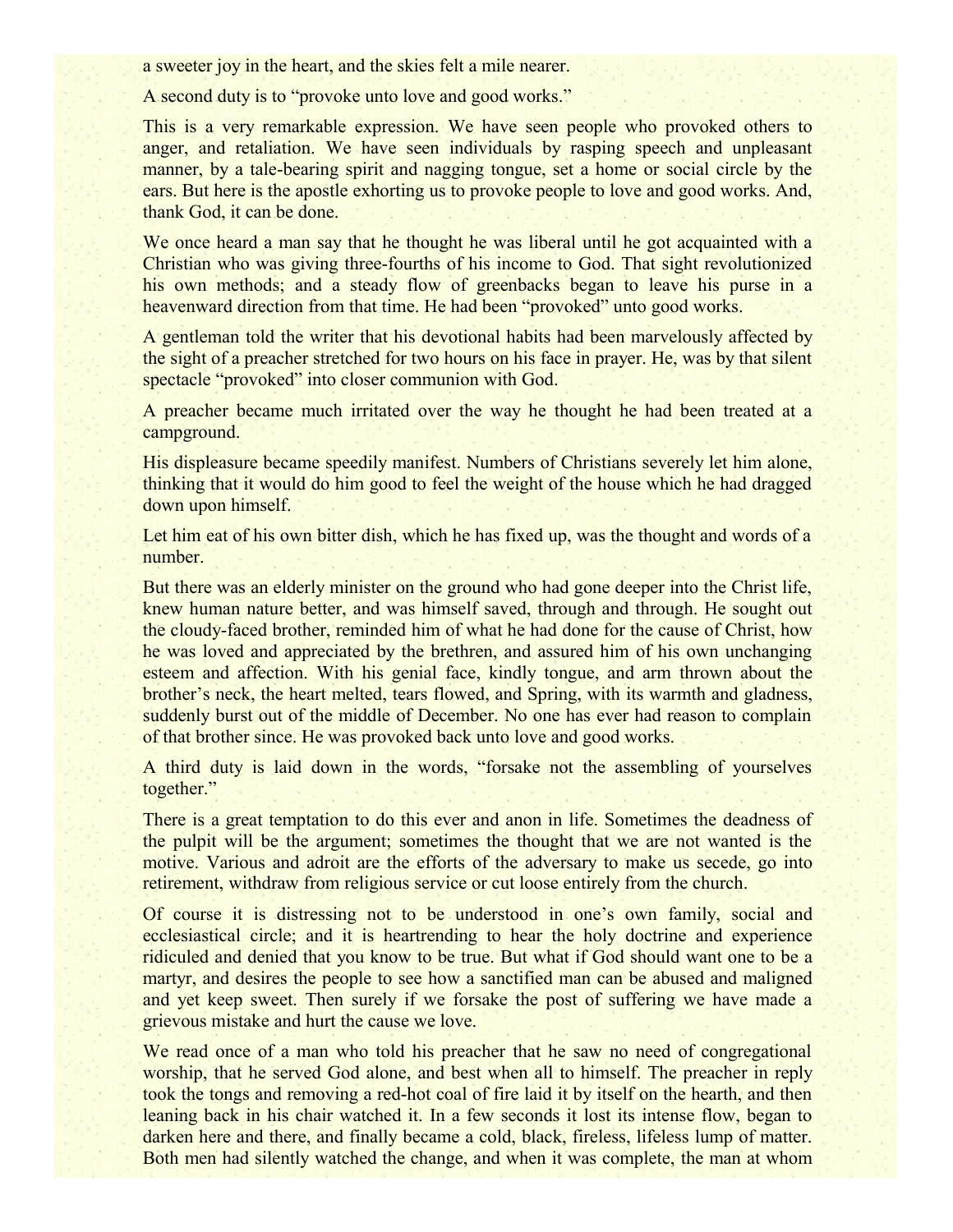the preacher directed this sermon in parable, said: "I see it. You mean that if I stay to myself away from God's people, I will lose my light, warmth and fire. I won't stay away. I will come back."

One thing the advanced Christian must remember, and that is, he is to mingle with God's people not alone for the benefit that will come to himself, but for the good he will do to them.

The fourth duty is that we should "exhort one another daily."

Not abuse one another. Not slash one another to pieces with censure and pitiless judgment. No, the word is exhort.

We heard a man claiming full salvation get hold of a brother for some real or fancied fault, and such a tongue-lashing we never heard equaled in life. The man thus dressed down never opened his lips.

We have read letters that were misnamed letters of brotherly counsel and rebuke, and such were the stabs and blows throughout, that the periods were suggestive of leaden bullets, and the handwriting appeared like lines of swords and bayonets. As we once said on a public occasion, God entrusted His servant with a razor to shave off some superfluous hair, and that servant became so wrought up that he cut off the man's head. He started out to be like Jesus, and wound up a Jehu. This is the peculiar peril of all young and newly sanctified people. Great light and a burning zeal have come, and now let everybody look out or somebody will be hurt. They make the mistake that the misguided subjects of Henry of England made who thought to please the king by the slaying of his servant. They commit even a greater mistake. For suppose a father in anguish over the sinful life of his son should cry out that the boy was breaking his heart. "Some friend of the father, hearing the cry and witnessing his suffering, takes a dagger, finds the unfaithful son, and buries the blade in his heart. Coming back, he tells the father what he has done, and is at once greeted by him with a heartbroken wail, 'Oh, my poor boy!' and then falling senseless at his feet."

No need to explain the parable. One thing is certain, that we will never please God by crushing one of His children.

In one of our Southern cities a member of the church began to fall away. As this took place, a number of people gathered up their skirts, and focused their eyeglasses to see the final plunge. The pastor, who is now in heaven, had the spirit which Paul speaks of in the tenth chapter of Hebrews.

He overtook the brother one Sabbath night as he was walking from the church to the parsonage.

Slipping his arm through that of the wanderer, and later putting his arm about him, he told the silent man how he had missed him from church; of how others regretted his absence; of the good he had done there in other days; and of the good he could yet do if he would return to Christ and duty. The moonlight did not fall more beautifully and soothingly to the eye all around them than did the lovely spirit and healing words of the servant of God come upon the heartsick, life-tired man at his side.

With the tears filling his eyes, and heart all melted and broken, the backslider turned from his wandering that night, and came back to the church, and still better to duty and to Christ. The wandering sheep, and the faithful under shepherd who went after him, are both with the great Shepherd in the skies today. And all three are glad.

May we all do more exhorting and less abusing and criticizing; The heart is so easily wounded.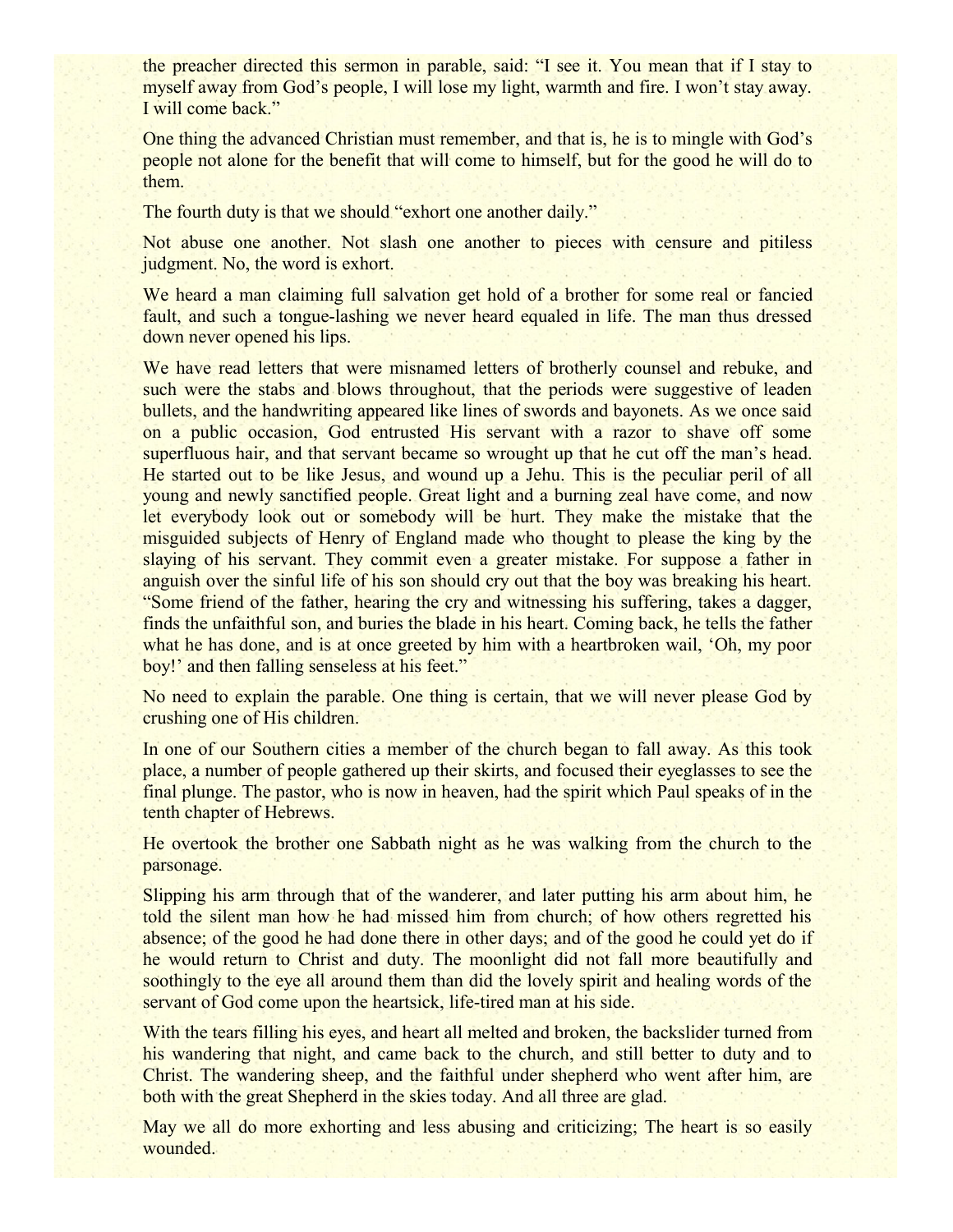The soul is so quickly discouraged and hurt to death, that if we do not have a boundless and pitiful love we cannot do the work God wants to have done. The wounded spirit does not want a slashing Jehu, but a sympathizing Jesus.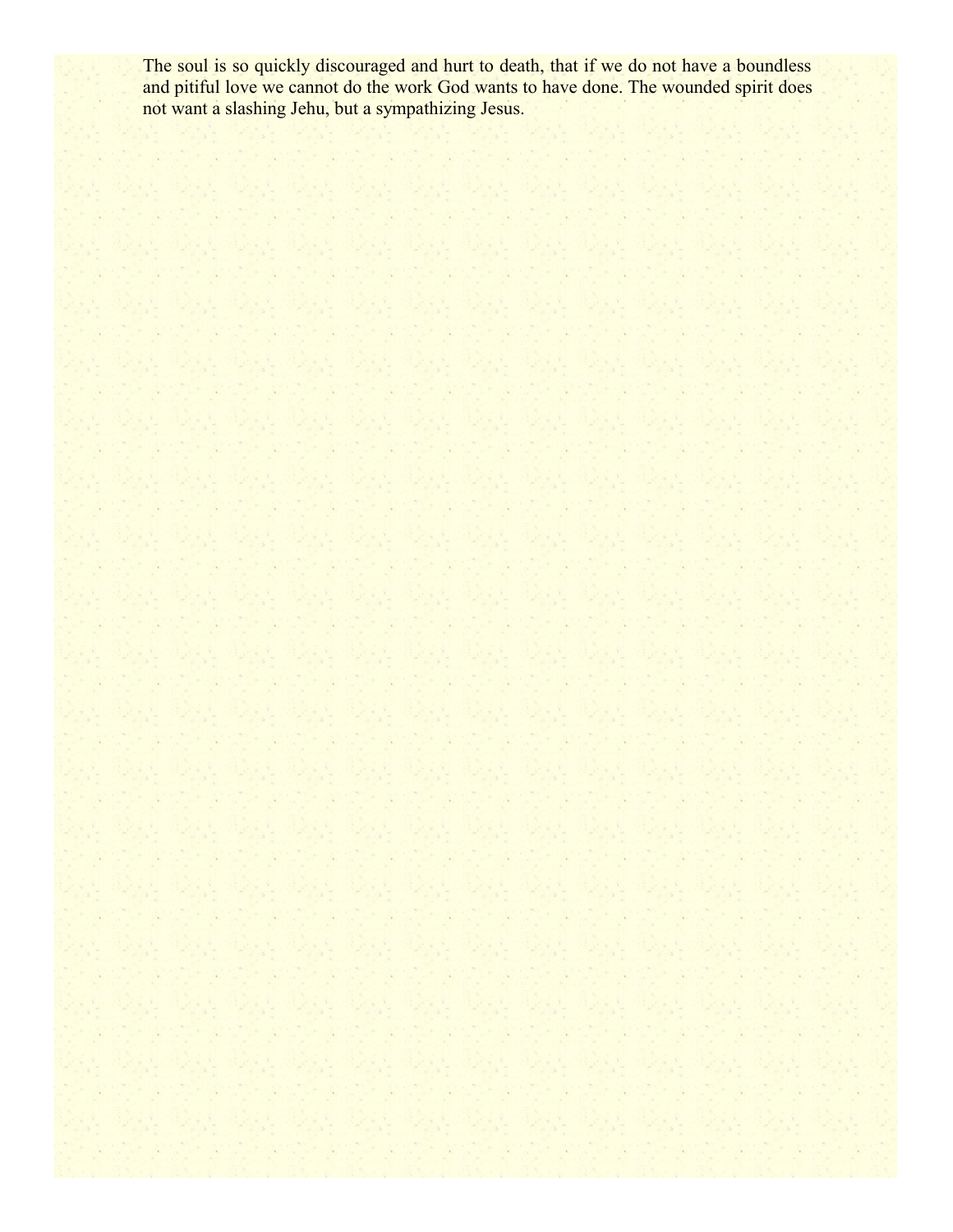# 14. DIVINE GUIDANCE

**DEALER** 

All of us who are really Christians believe in the directing and leading power of God in our lives.

Sometimes the influence is felt to be a drawing in a certain direction, and again there is a conscious check or restraint. We feel warned against taking steps that apparently seem all right, and are suddenly stopped in relating matters of a confidential or sacred character to obviously sincere and good people. A visit is made, or a trip is put off through a sweet, gentle, steady influence within, and which instantly becomes sweeter the instant we obey.

Of course there are people who have gone off on this line into extravagance and fanaticism. But this is the case with every doctrine and truth of Christianity, and as we do not surrender the great experiences of grace because of mistaken individuals, so we cannot think of giving up the blessed doctrine of the divine providence and leadership in life, because of some extremists, who wait for God to tell them to do what they ought to have sense enough to perform at once for themselves, and who claim special manifestations, impressions and leadings where none are needed.

Leaving this class and their fanciful life out, yet the main truth remains that God will lead and guide the willing and obedient soul. Even more, that he strives with our ignorant and honest deceptions and mistaken friendships and blundering intentions, and labors to bring good and victory, wisdom and grace out of it all for us. Who has not felt after great efforts put forth to carry out some cherished plan or design, and one not necessarily sinful, that an invisible hand brought it all to naught; that a greater power secured very different results?

But we go back to the feature of a conscious guidance, a sweet, gentle pressure upon the soul, under which is made clear to the Christian the direction God wishes him to follow. Here, indeed, many can wonderingly, gratefully and adoringly speak. God would deliver from all kinds of hurtful entanglements, and so we doubt not that many of His listening, observing and obedient children have been delivered from friends who would have been false, have been kept from business partnerships, and prevented from marriages that would have led to a life of misery if not to ruin.

The rebutting statement will be made that many of God's people do make these mistakes and enter into various kinds of entanglements that bring sorrow beyond calculation, and in some cases backsliding and loss of the soul. Our reply is that we doubt not they were warned and striven with by the Spirit, and that God tried to lead them differently, but they were heedless, careless, prayerless and disobedient at the time, and so the calamity came, for God cannot force the human will.

We know of a number, both male and female, who were impressed of God not to marry as they did, and the whole after life became clouded and miserable. In such cases, if God saw in the future that there would have been a happy religious change and blessed adaptation, we doubt not there would have been no warning. The deep impression not to marry a certain man or woman means that it will never turn out right if the relation or union is entered upon.

When the writer was in his early ministry he was urged to come to a town a hundred miles away and hold a meeting of a week. As he was packing his valise to leave he was deeply impressed not to go. Being then young in these things, of which we are now writing, and full of zeal, rather than knowledge, he dismissed the thought, though it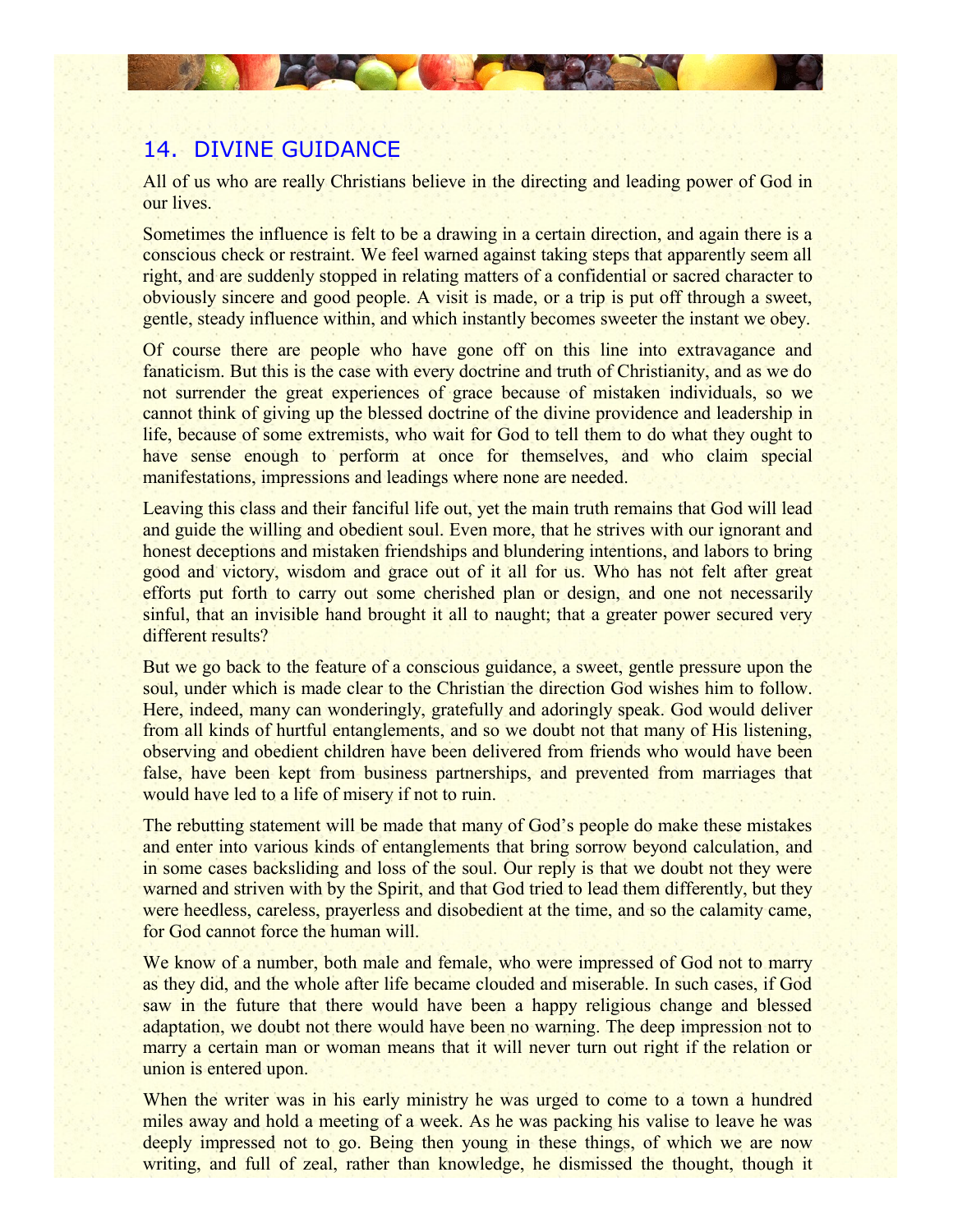returned repeatedly, and took his departure. He, with many strange hindrances, reached the place, but the most unprecedented bad weather set in, and no meeting could be held. Returning after a few days of utter failure, he found a case of desperate sickness at his house and that his presence had been needed from the first day he had left.

Three times since then he has been on the point of relating things of a sacred and precious character to certain parties, when he was as immediately checked and prevented by an influence that he has learned to know, thank God, very well. Later on, with the changes of time and people, he found out why the impression and leading were given.

We remember once to have read of a preacher who, wearied with writing and study, had bowed his head over his writing table, when suddenly came an impression almost as vivid as a flash of sheet lightning, "Throw yourself back." Instantly he did it, when with a crash the chimney fell, crushing the table where he had been leaning.

We know a gentleman very well who has ever been a devout man. One morning before day he was suddenly awakened by the Spirit of God with the deep impression upon him like a command, "Get up, dress, and go out on the street."

Immediately he replied aloud to the Lord, as was often his custom: "Lord, if this is your voice I am willing, but what can I do on the street before day?" Again came the impression, "Get up, dress and go out on the street."

Still again he exclaimed, "Lord, I see it is snowing. What could I do for you on the street at such a time?"

At once he began to feel a cloud coming over him, and the Spirit seemed to be withdrawing; whereupon the man sprang up and said, "All right, Lord, I'll go. Don't leave me;" and instantly he felt the smile of God upon his soul.

As he dressed he became still more serene and peaceful in spirit, and when he stepped out on the street and strode down the deserted and snow-covered pavement, he was a happy man. He had trudged some six or eight blocks when he looked up with a smiling face through the falling flakes and said:

"Lord, I don't know what you want me to do; but I am very happy walking around here in the dark for you. If this is what you want, it is all right."

By this time his soul was on fire and a joy unspeakable filled him. He went on several blocks farther, when just as day began to break, he saw a man on the other side of the street with a tin dinner pail in his hand. At once came the inward voice, "Join yourself to him." He did so, and crossing over and stopping the man he found that he was not a Christian. He then told him that God had awakened him and sent him forth that early to meet him and talk with him about the salvation of his soul.

The speaker's own heart was burning with the love of God, and his voice was tender and kind; his eyes overflowed, and God filled his mouth with the right words. So when he asked the man if he would let him pray for him he bowed his head in consent and they both got down in the snow together. Oh, how God's servant prayed, and how the poor sinner wept! When they arose from their knees salvation had come to the man who carried the dinner pail.

The men shook hands and parted forever. The laborer went on to his distant factory, and the merchant returned to his bed, but not to sleep. He held a special service of praise and thanksgiving in his room an hour before the early mass of the Catholics.

In speaking afterwards of the incident, he said he believed that God saw that the man would be killed that day in the factory by some accident, or that his heart was in a ripe state of salvation, so that the case for either reason had to be taken in hand at once; hence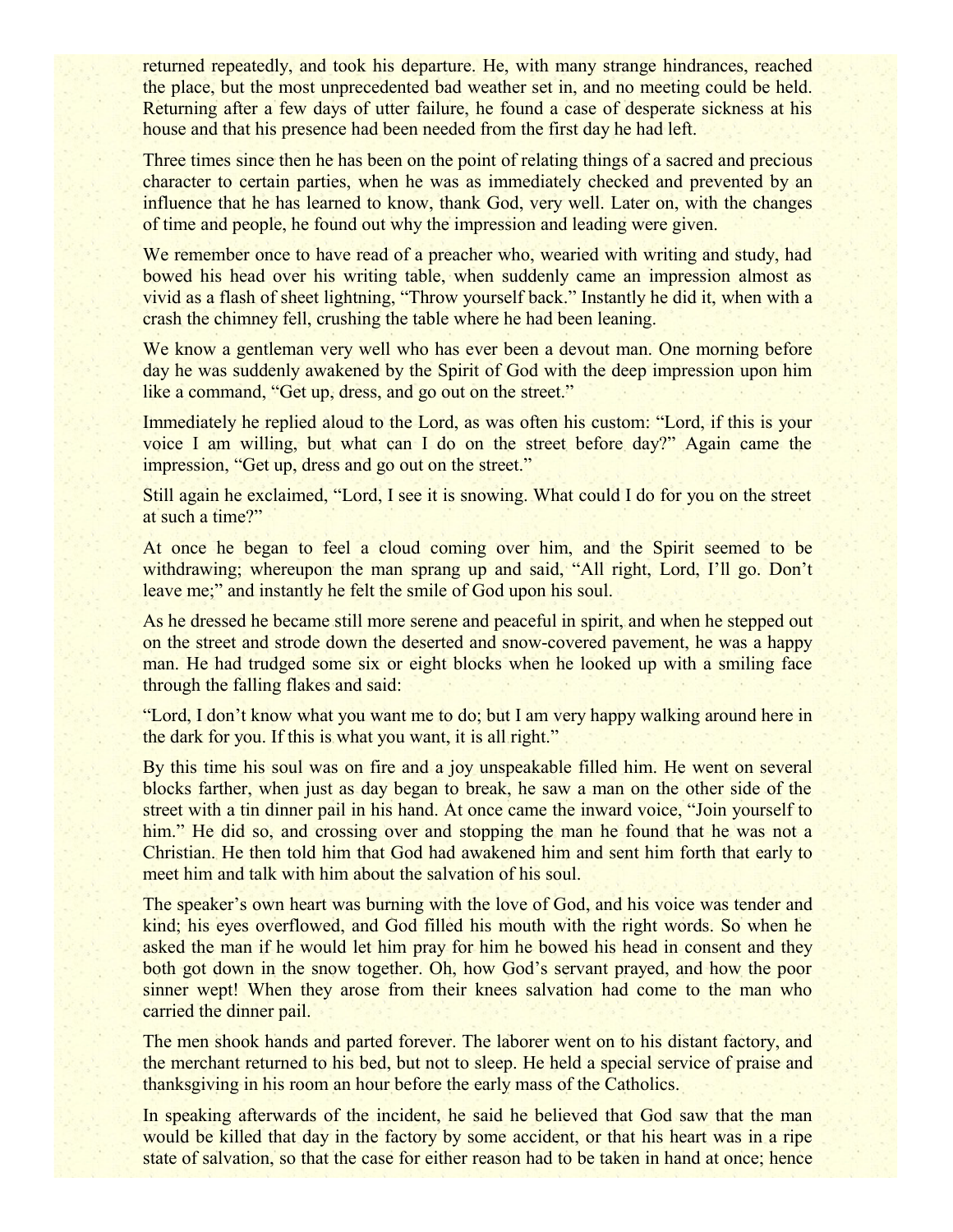the urgent, repeated call, "Get up, dress and go on the street." The merchant furthermore said: "I have never seen the man since, but I firmly believe I will meet him in heaven."

## 15. PROVIDENTIAL DEALINGS

Some one has said that every man's life is a plan of God. This single thought awakens other reflections. We begin to see that the peculiar temperament has been given, the location of life chosen, one's surroundings ordered, and the divine personal dealings all agree with some definite purpose in the mind of God.

We question whether any thoughtful person has not been repeatedly impressed with the fact that a strange, great power seems to be in his life quietly shaping and overruling in spite of all plans, purposes and efforts of the man himself. The devout soul gets to see that this mysterious agency is God Himself; while the spiritually untaught rails at what he calls fate and the accidents of time.

There is no life in the Bible that appeared more God-overlooked and forsaken than that of Joseph.

And yet, as the history continues, and the years bring in light and explanation, we see that his sale into slavery, the wrongs inflicted upon him in Egypt, the slander which he could not clear up, and the long closed prison door which he could not open, and all, were the very things that under God helped to make him what he became.

If ever a man had his faith tried it was Abraham. Lot got the best part of the country; a part of his domestic life was a torture in the case of Hagar and Ishmael; he was a wanderer for scores of years in the land God gave him; and he died without seeing the divine promise fulfilled. And yet, as we look over the long period of faith testing, and see the outcome in the character of the man whom God called His friend, we see that no mistake was made and divine wisdom ran through it all.

We doubt not that if Joseph or Abraham had the choosing of certain events in their lives, they never would have included the things which happened. And we feel equally assured that none of the Christian readers of this chapter, if they had been allowed in the beginning of their lives to have decided upon the occurrences which have so colored and marked their experiences and affected their characters for good, would ever have asked for them. Rather, they would have prayed to be delivered from them.

Naturally we would not want to see our loved ones die until we had followed more than half of the family circle to the cemetery. Who would care to lose their property and come down to pinching want? Who would suggest to God that great physical pain should visit the body, or that misrepresentations of conduct and life should be circulated, or that friends should become cold and fall away, and yet these are events that come to most if not all of us, and, what is more, are the very things that by the blessing of God become so graciously potent to break up the proud spirit, educate the heart, wean us from the world, and bind us to God.

Truly, if we had the ordering of the events of our lives, we would not be worth the powder that would blow us up. It would be curious to see a person who had never had a care or sorrow, never lost a friend or loved one, knew nothing of anxiety or trouble, had everything he wanted and spent the hours and days flitting about among the flowers of new pleasures and indulgences like a butterfly.

Such persons would find it impossible to sympathize with the sad ones of life, and would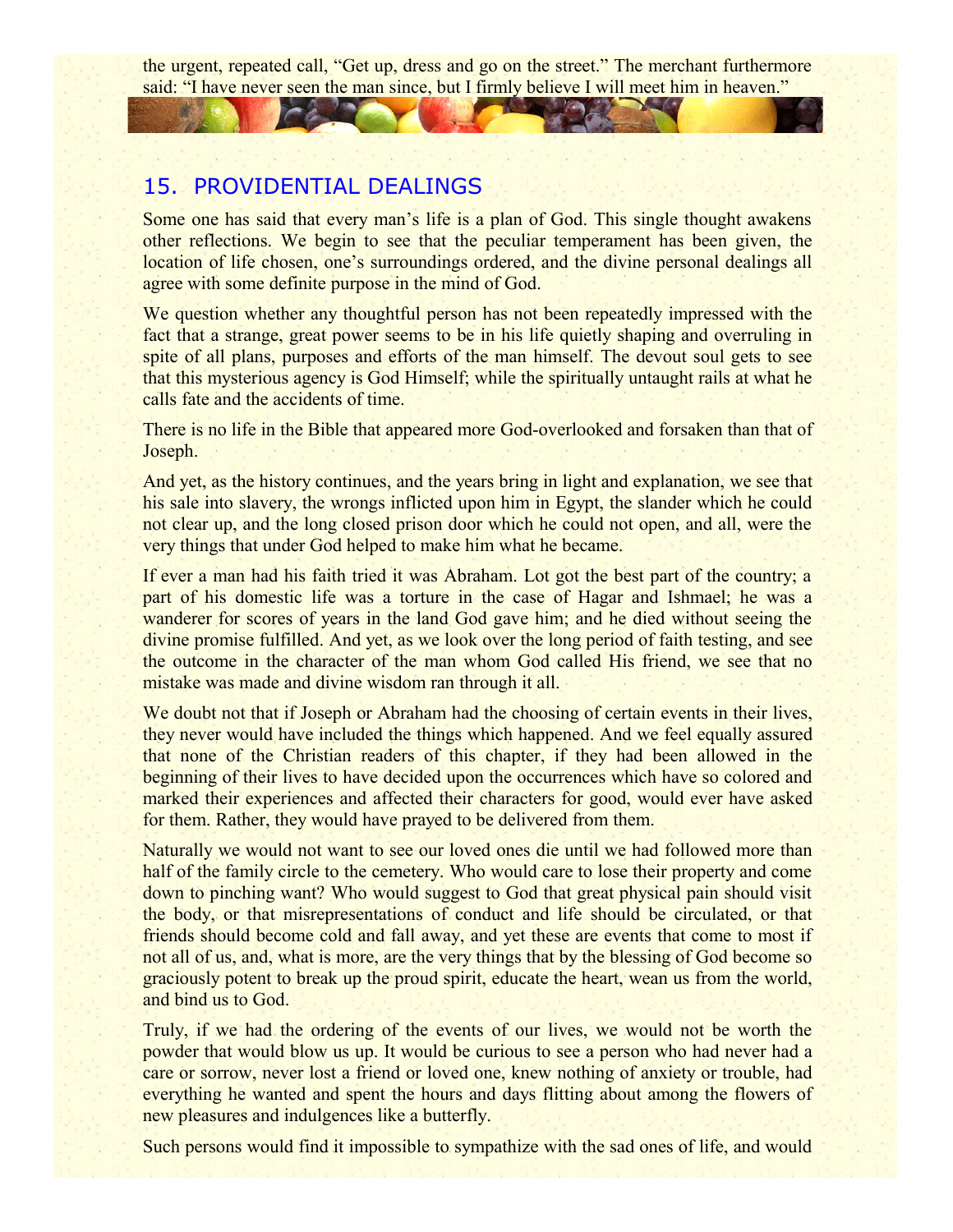bear in them a mine not only undeveloped but of whose treasures they knew nothing. We have thought what an affliction it would be to be cast for days and weeks in the company of such light, thoughtless, giddy beings. Such people are not those to whom we turn in time of great trial and sorrow; they cannot advise and lead the tortured, bewildered soul; cannot heal the broken heart; and are not only seen to be helpless but feel themselves their inability and incompetency on these very occasions.

Some men and women are remarkable in their ability to help others in the spiritual life. This power did not come accidentally. It was not picked up in a moment on the roadside, or borrowed from another. It came from a long discipline of suffering. Sanctified sorrow did its work. Losses came, but there was left something in its place more valuable than that which was taken away.

Friends fell away, but the heavenly Friend drew nearer. Then there came lessons on the sick couch and by the sick bed. The empty cradle and then later on vacant chairs multiplying in the home made the heart very tender, and heaven very near. The long hours of wakeful nights talking with God and asking Him to adjust the heart and shoulder to the old troubles that had suddenly become heavier, and to accept new ones that had forced themselves in, brought a knowledge and wisdom that are never to be found in colleges and universities.

The teacher of rhetoric and oratory taught the young sophomore how to wave his hand and pitch his voice in his declamation at Commencement. It was well done, but no heart was touched, and there was much suppressed amusement in the audience. But Christ as the sanctifier, comforter and teacher in sorrow and trial will so instruct the soul that there will be gestures of the hand, looks of the eye, and accents of the voice, that aside from words themselves, will bring light, strength, comfort and benediction to multitudes.

It is to be remembered that a statue is not produced by additions, but by a series of removals seen in cutting, chipping, filings and polishings. It was first a block of stone without much shape, but after a great deal of taking away, the beautiful, graceful or majestic figure became a perfect delight to the eye.

In the carrying out of the divine plan in our lives we have been struck with the fact of how much has to be taken from us. Not only sins, but possessions; not only wrong notions, prejudice and ignorance, but friends, cherished plans, and the brightest of hopes. All of us have seen some of whom we would say, if intellectual error was corrected, or that mistaken idea of duty, or that fierce manner, or that manifestation of spiritual pride could be removed, how lovely the character would be.

If men notice these failings and faults, these shortcomings and overstretchings, how much more will God observe them. And His plan is by the cleansing of the blood, the teaching of His Spirit and the dealing of His Providence to deliver in every respect.

There is the gift of the Holy Spirit to the soul of the believer, but after that there are steady removals in the life, not of inbred Sin or sins, but a cutting and clipping, a filing and polishing, an emptying and taking away, an undeceiving, separating and weaning, that is quietly done, yet in the course of time is seen to be simply marvelous as a performance and an effect.

There are many empty bird cages in the divinely led life. The curious puzzles and gaudy colored toys are forgotten in the garret. The sports and pastimes that once so engrossed, have been powerless for years to interest. Sepulchers stretch in a long line away back to the time God met us and gave us true wisdom with everlasting life. What strange names are on those tombs. Some stand for persons and some for things. You now marvel how they could have stood between you and God. But the Lord drew near and stripped away veils, gave deeper insight, touched both them and you, and then they died to you or you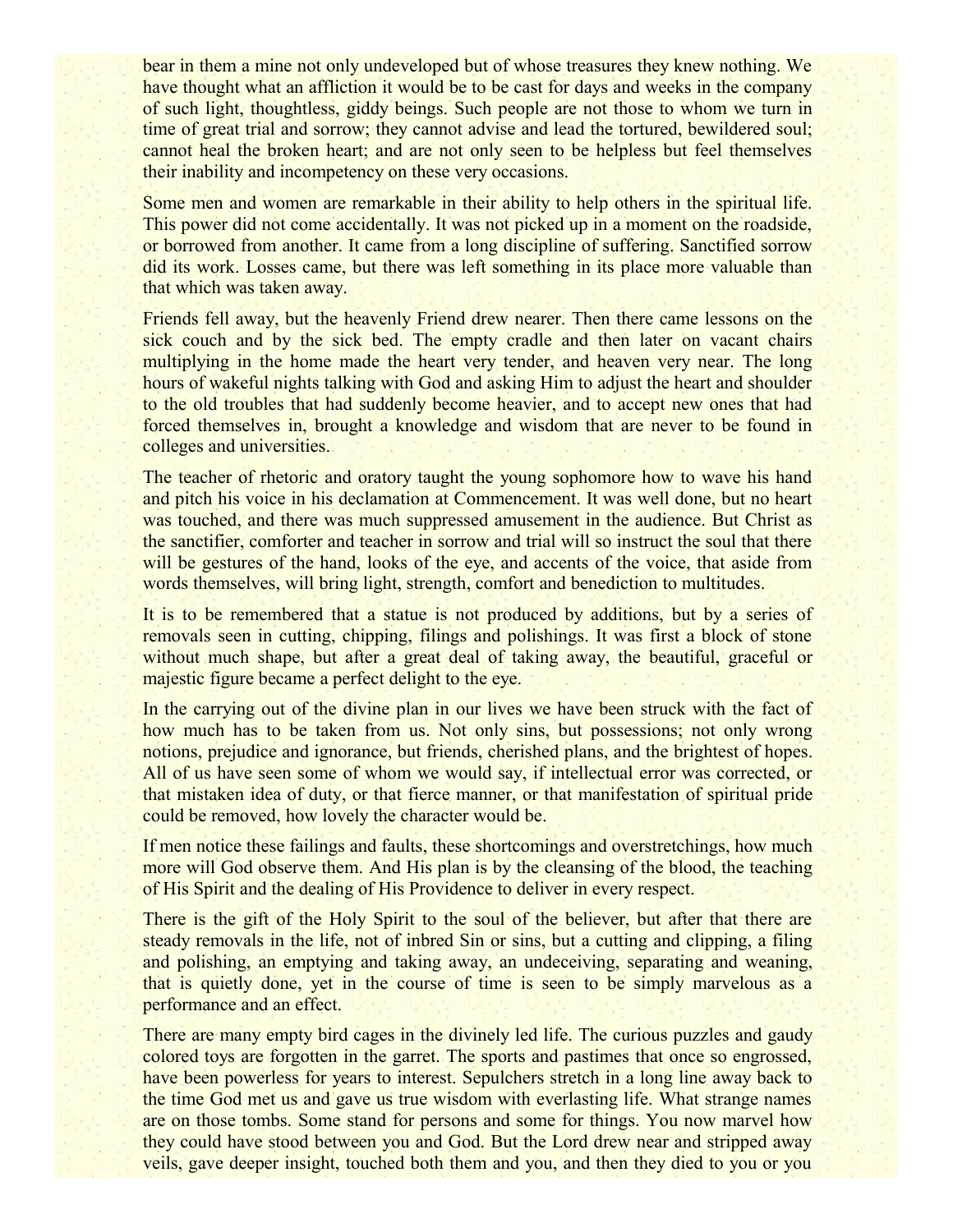died to them. There were more funerals, other life removals, the tombs increased, the idols were ivy-covered, the earth got smaller, heaven came nearer, and the soul now perfectly convinced and contented with the fact that Christ is all in all, finally awaits joyfully and eagerly the divine summons to the skies.

It is very blessed to observe what comes to the soul in place of the things that are taken away.

Pearls of character are formed from blows given the unresisting heart. The stripe received for truth's sake becomes a badge of honor. The desertion of friends brings in unprecedented divine communion, and a wealth of heavenly sympathy; the fire of trouble burns the cords that bound us; the midnight vigil in suffering awakens a midnight hymn, and the casting into the furnace secures the presence of another whose form is like unto the Son of God.

The Bible speaks of "treasures of darkness." We had to penetrate some very gloomy hours and conditions to find out the meaning of this verse. We came up from great depths of trial with our hands full of gems. The soul became rich with power to understand and help others. We were able to comfort others with the comfort wherewith we had been comforted of God. We obtained not only "the precious fruits brought forth by the sun, but the precious things put forth by the moon;" while "darkness showed us worlds by night we never saw by day."

# 16. GOD'S OVERRULING POWER

We are told that Satan is mighty, but we know that God is almighty. The signs are abundant and unmistakable of divine omnipotence. Stars, oceans, mountains and all proclaim it. The heavens and earth both declare this glory of God.

There is another power of the divine being, seen in the history of the world itself, and beheld in the providential march of events, which impresses the thoughtful as profoundly as the omnipotence in creation, though exerted quietly and in a different way. The very fact of this strange force of God, exerted noiselessly, meeting the free agency of men, and bringing the wild, fierce actions of individuals and nations to results utterly uncalculated, unlooked for, and opposite to what was desired, calls for greater wonder than His creating the universe out of nothing, and hanging it with all its flying, intricate systems, in empty space.

The Bible is filled with this marvelous and most comfortable truth. God is not only able, but does overrule the actions of men and devils for the good and glory of His kingdom. The captivity of His people for seventy years in Babylon, supposed by the enemies of Israel to be a perfect victory, and crushing defeat to them, and regarded by themselves as an unmixed woe, was ordered of God to scatter and spread among their very enemies, and to nations beyond, the same truths He had been revealing to them for centuries.

The sale of Joseph by his brethren into a life of bondage is plainly declared in Holy Writ to have been permitted, and good brought to many out of the cruel transaction.

In like manner we see the hatred of Haman, made to work out the elevation of Mordecai; the hypocrisy of Ananias and Sapphira brings down the divine judgment and a resultant protection to the church; while the persecution of Herod is made by the blessing of God, in the scattering of the apostles, a means of spreading everywhere the glorious Gospel,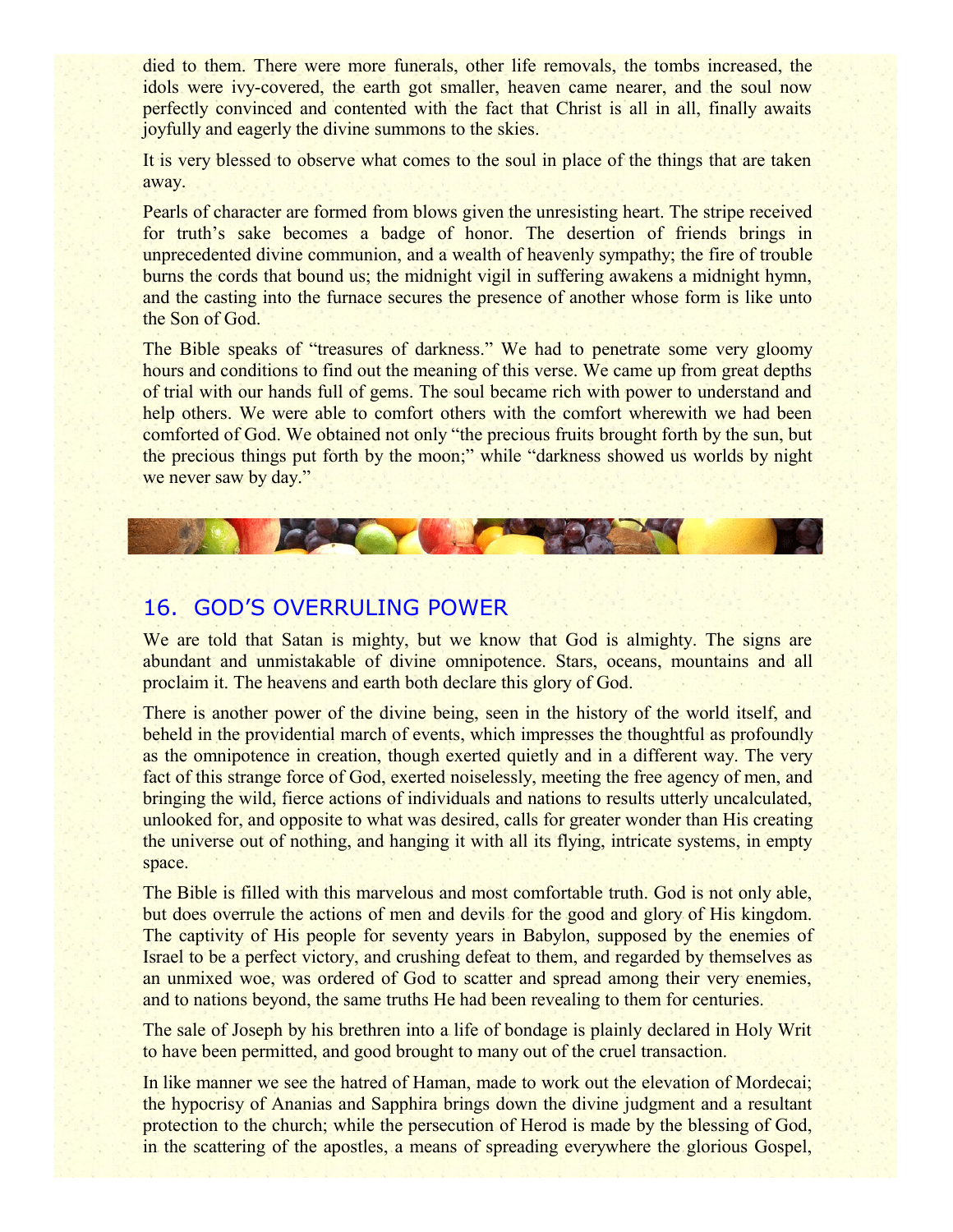and so revival fires sprang up in all directions.

The crucifixion of the Saviour by bad men is made the great act of Redemption. The very fall of man ushers in a scheme of salvation which brings to the soul a whiter, deeper holiness than that possessed by Adam; and the Garden described in the last chapter of Revelation is more beautiful and blessed than the one mentioned in Genesis.

We see this amazing power of God in human history. There is a Man who wears a crown of thorns who does what He will with the kings who have crowns of gold upon their heads. The Bible calls Him the Prince of the kings of the earth. He continually brings good out of evil. He saves His people not only from their enemies, but from their own mistakes and errors. He is adequate for every contingency and happening. The history of the Huguenots and the Puritans is but another confirmation of this silent but omnific energy of God among the nations. Men can do wrong, but God can bring good out of it to His people, and glory to Himself.

When this fact is seen to be true in the individual life, very great indeed is the joy and comfort.

The truth becomes not only a tonic to faith, but a preventive of despair, and a wellspring of gladness itself, when the hands of our enemies have been laid heavily upon us, or we have acted ourselves in a foolish and blundering way.

If we will turn to God, and be true to Him thereafter, He will not only forgive and deliver, but bring blessing and blessedness out of the whole matter. The word is that all things shall work together for good to them that love God.

That God sanctifies sickness and bereavement to our spiritual advantage, many of us have abundant reason to testify. Both of these powerful visitations checked wildness of career, altered mistaken judgments, and transferred our thoughts, affections and treasures to the skies. The heart came near breaking as the vacant chair, empty room and desolate life confronted us, but this same affliction was the beginning with many of a better, and with still others of a holy life.

No one would naturally prefer trouble to come into the heart and home, yet a great multitude of the Bloodwashed can witness to the everlasting benefit brought to the spirit by these mournful histories of the past. Under God's hand it occasioned the severing of cords that bound us to earth, and the destruction of idols that threatened the ruin of the soul.

When this truth we are speaking of comes to be applied to the wrongs inflicted upon us by others, it increases still more in wonder. How can unjust and harsh dealing, how can the words of innuendo and vituperation, the poisonous breath of suspicion, the mud of slander itself, be overruled for good?

Strange as it may appear, the transforming work of God is beheld even here, and not only with the victim, but to the injurer and wronger of his fellow-creature and brother, if he repents and obeys God. To the latter comes a most profitable lesson in the partial or complete loss of divine communion. No matter what has been the spiritual attainment or obtainment, this character judge, critic, and detractor finds to his bitter cost that he cannot go on saying that he loves God, whom he has not seen, and yet loves not and stabs the brother whom he has seen. Vain is the argument that it is because he has seen him that he gives him repeated unkind verbal blows and written stabs. The reply of the Word is: "Who art thou that judgeth another man's servant? To his own master he standeth or falleth; yea, he shall be holden up."

A man who has any sense at all, or any appreciation of the presence and power of God in the heart, will never care to take a second excursion into the realms of unfriendly,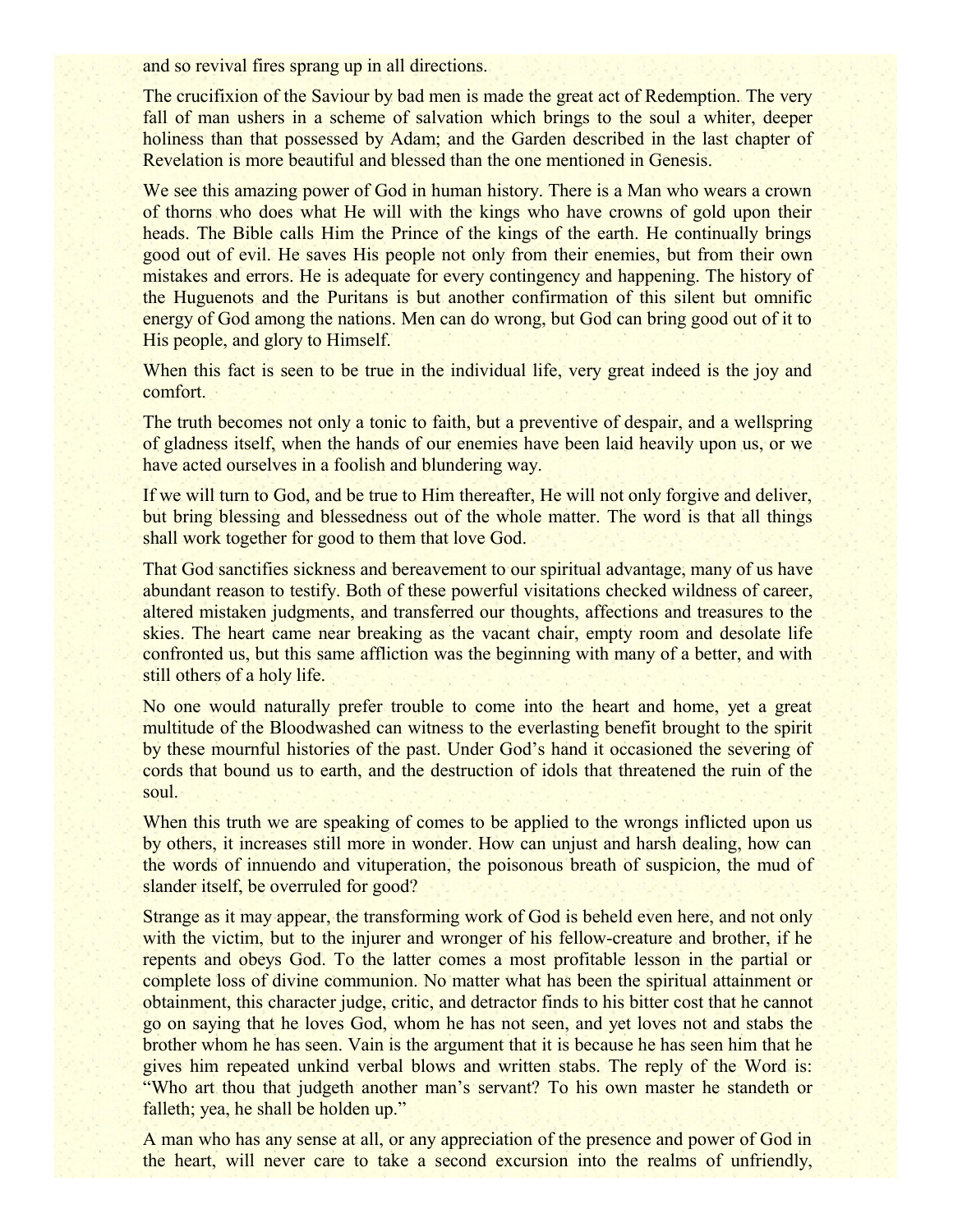unbrotherly criticism and actual slander. God stood aside and let his foolish servant wander in this dreary country for a while, that he might learn in a never to be forgotten way how sour and bitter are the fruits that grow in that region, and how very far away the sky seems to be to those who visit or dwell in that country.

Everlasting good has come to that individual who will thus be taught of God.

As for the victim himself, we never saw a true child of God go down under such attacks. If he continues to love, and walk humbly and faithfully with his Lord, everything is made to work together for his good. Personal wrongs, unjust treatment, detraction, slander and all that unlovely brood of the thoughtless and bitter tongue, are made marvelous forces of good, to wean from earth, keep the spirit lowly, bring out the virtues of patience and long-suffering, develop faith and love, cause the soul to live in an atmosphere of prayer, and fill the heart with the sweetest consolations of the Holy Ghost.

Nor is this all; we learn by these experiences not to make again the mistake of the kind of Judah in showing all the treasures of Jerusalem or of the heart, to anybody and everybody who comes along. It will not do to throw pearls before all whom you meet. Not every individual recognizes a gem when it is shown. He might think it a grain of corn, and angry at the disappointment turn afterwards and rend you.

Still again, by these experiences we learn that the apostle meant what he said, when, under inspiration, he declared, "Lay hands suddenly on no man." The gospel does not demand of us an instantaneous confidence, and thrusting forward into places of honor and responsibility of every one who comes suddenly into our private life and ecclesiastical circle. On the contrary, it teaches a kind of moral test and probation, in these very words, "Lay hands suddenly on no man."

We have a preacher friend who has a great way of taking a sudden fancy to some new convert or reclaimed backslider, and of thrusting him forward into most prominent places in pulpit and on platform. In every instance, these men have turned upon him, and done him injury in word and deed.

In the Gospel of John are the remarkable words that Jesus did not in a certain place commit Himself to men, "for He knew what was in man."

What He knew through His omniscience, His people have to pick up in scraps through very bitter experiences of human faithlessness and injustice. So it is that our wrongs, if properly received and borne, are made to bring us good, and do us good. We not only grow in grace, but in knowledge. We not only obtain a greater measure of religion, but we get more sense.



# 17. "BEFORE HIM"

There seems to be many gospels these days. In making of books that claim little short of inspiration and direct revelation there is no lack. False Christs and prophets are numerous. Teachers are on all sides, claiming to have the whole truth, and everything else besides, unless it be that patient, pitiful, humble, unprovokable love commanded by the Bible, and illustrated by the Saviour.

Woe be to the man who does not see and agree with such teachers in all things. I say unto you that it were better that a millstone were hung about his neck and he be cast into the depths of the sea.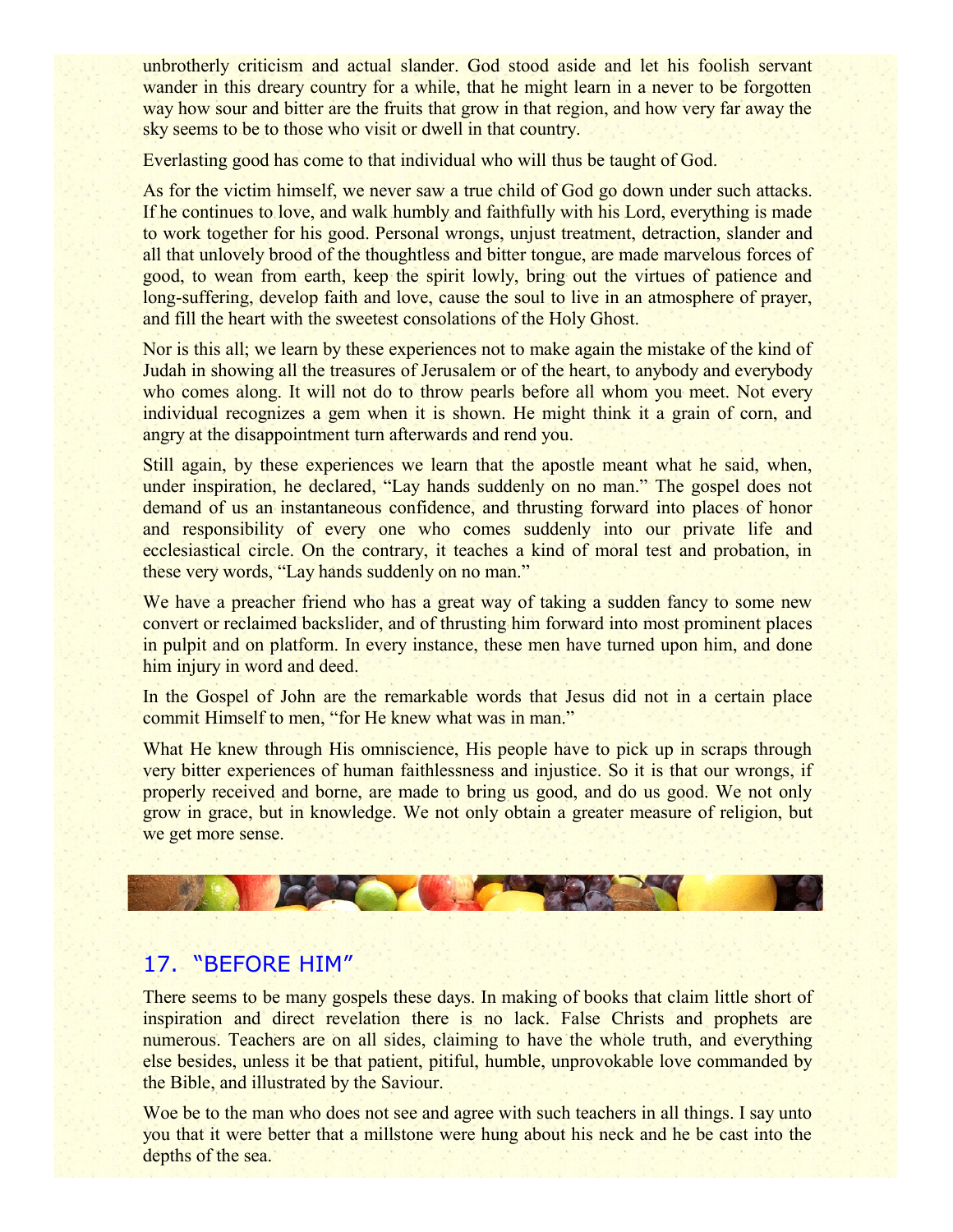Yea, better that he never had been born.

There are various forms of holiness or sanctification advocated, believed in and exemplified. The monastic over against the fleshly; the fanatical and the shallow, the narrow and the broad, the severe and the loose; in a word, many counterfeits as well as misapprehensions of the graces. Some people with hard, unbending lives, Dark Age practices, and the emphasizing of matters not essential to salvation, repel a multitude of honest inquirers. Still others, with a laxness of life, levity of spirit, and an utter absence of prayerfulness, disgust a still greater number of observers.

Of course the true type of holiness is to be found in life. Many are adorning this doctrine of the Bible, though often making mistakes of judgment and general blunders of the head. This true type of godliness will of course be described in the Scripture, and that description and the human light ought to agree.

There are different verbal presentations of the great blessing in the Word. All are lovely and forcible, but one embraced in the two words forming the caption of this chapter is especially striking to the writer. A man filled with the Holy Ghost is talking about a Bible holiness which God had promised with a great vow should be the experience of His people. It was to be a holy life lived "before Him."

Two very impressive facts come out of this brief but remarkable expression. The first is the exalted type of the holiness itself. It was a life lived before or in the presence of God. There can be, and is, a holiness before men, that is not holiness at all. It is possible to deceive men with a profession, and not possess the thing professed. There can be a fair exterior, when inside there is decay and moral rottenness. It is possible to stand up on propositions that we have it all, and yet falsify; to say "saved and sanctified to date," and yet be running on the memory of an experience whose glow and glory and power have long been gone. We have all seen strange things on this line; persons making wrong representations in order to obtain railroad permits and favors; handing a street car conductor a transfer ticket whose time has expired fully an hour; repeating damaging rumors about individuals without being assured of their truth; failure to fulfill promises and obligations, etc.

Over against these kinds o f lives was hoisted the stereotyped expression of "fully saved," and "saved to date.".Some would say that this would hardly be a holiness before men, as the moral flaws are so evident. The reply is that all do not know these flaws. So the ignorance of the public in regard to these features, and the often repeated testimony, make it a holiness before men which, however, utterly breaks down before God.

That is certainly a beautiful and correct life which can appeal to God's eye and judgment. It was to this that God called Abraham, in the words, "Walk thou before me and be thou perfect."

It is evidently one thing to walk before men, and another to walk before God. That is a pure heart and holy life which can look up and say, "Thou God seest me," and be happy in the thought.

The writer has several friends who do much slum and mission work, and have to go down into the vilest places to rescue souls. The great majority of men would not believe they could come in contact with these people and witness such scenes, and yet remain unbesmirched and unhurt. But they walk down there before God, and know the truth as well as the joy of the Bible statement about having wings of burnished silver, though moving in the midst of pots.

There are conditions and circumstances where some who live at a greater distance from God could not see how victory could occur in view of the surroundings and happenings,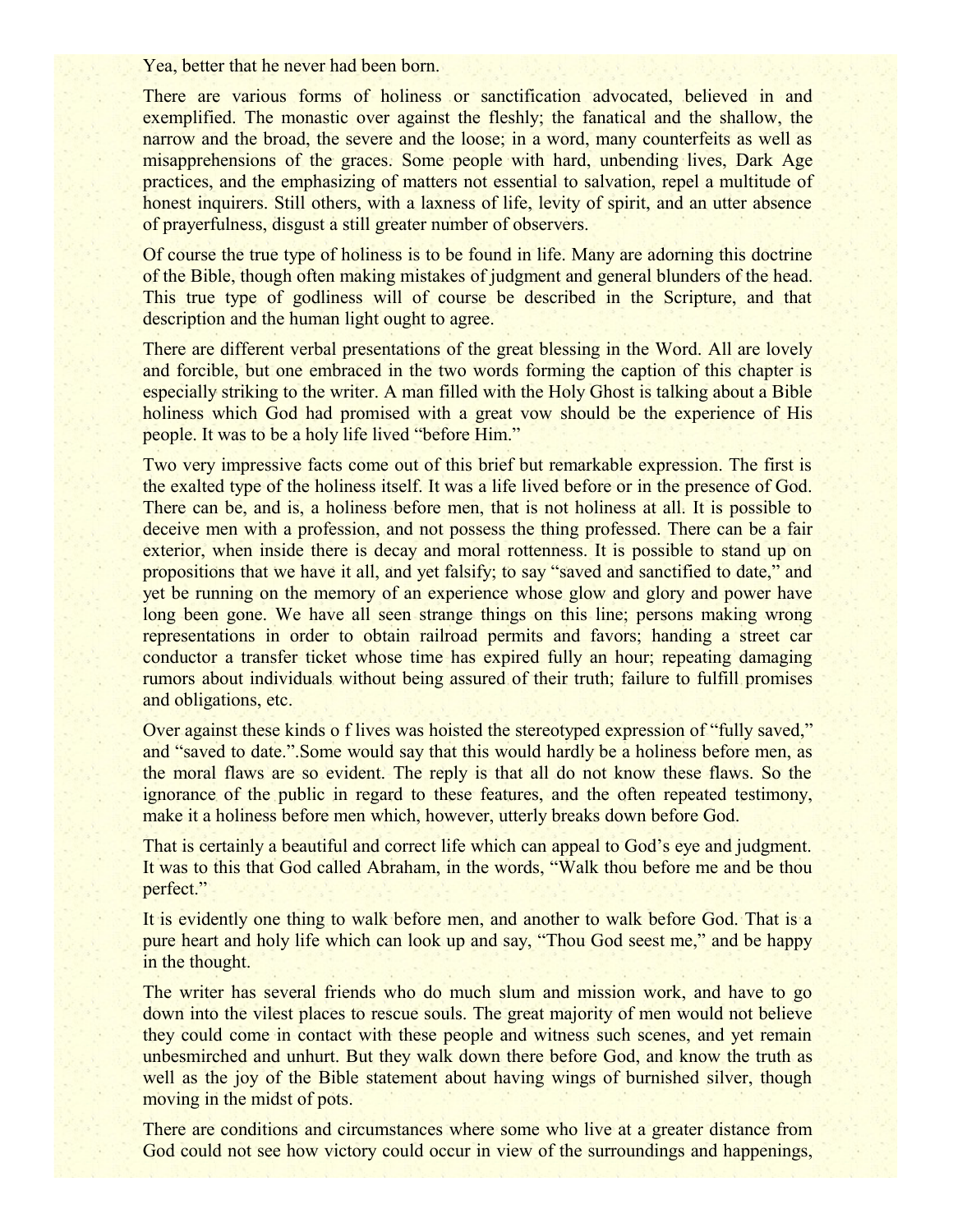and yet Christ has followers who come up unfallen, unwounded and unsoiled.

We heard a preacher say in New England, "I am willing to be photographed any hour of the darkest night on earth." Another said, "God can trust me anywhere." These two utterances were simply paraphrases of the Bible description of a holiness which can live its life before God.

The second fact brought out in the words "Before Him," is that of a wonderful deliverance for the genuinely sanctified man.

Most of us start out to live holiness in a way to please men. It is bound to become a bitter bondage, and affect not only happiness but usefulness itself.

We do not mean to say that we are to despise public opinion, act regardlessly of social law and custom, and ignore observances that have become like commandments on stone, because based on prudence and propriety, and upheld by common sense. A genuine holiness will not act offensively and suicidally in that way. The very correctness of the outward life will be a recommendation of the experience we profess.

Still there is a blessed truth in the thought that we are called to live holily before God.

In the first place it would be very exhausting to be compelled to go around every morning and ask everybody whether we were living to please them or not.

Second, as so many good people have very different standards, it would be impossible to satisfy all if we tried our best. We have excellent people who would distrust our profession if we remain members of some church. They would say we had compromised. Others would doubt us if we wore a necktie. Still others would cast us out of their affection and company if we did not advocate some doctrine they believed in, and yet which was not essential to salvation.

Third, it would seriously cripple our religious work; for the time spent in seeing whether every one of our friends and acquaintances approved us, would be so great that we would not be able to work for God as both He and we would desire.

Fourth, it would be certain to destroy self-respect, and religious character itself. What studying of countenances, what inquiries in the parlor and office, to know whether our ways pleased our relatives, friends, acquaintances, church members and followers, or not. The greater the following, or the social or ecclesiastical circle, the more tremendous the undertaking of finding out whether we met the public demand.

Then how contemptible we would become in their eyes, and also in our own. How exhausted we would be by nightfall with the endless, bitter and fruitless labor.

On the other hand, if one were living to please God, and would simply look to Him on awakening in the morning, or up to Him through the day on the street, in the store, or at the home, with the whisper, "Do I please you, my Saviour?" we would have the instantaneous and delightful smile and voice of the Spirit upon the soul.

A fifth thought is that such is human nature that the more you try to please some people the more exacting they become. They will begin to demand as a right what had first been offered as a compliment. We have seen a husband labor to please his wife, and a wife try to do the same for the husband, and the result in a short time was a domestic tyrant! When certain natures see that you are trying to make brick for them, they will soon exact straw in addition. Then comes the lash of the bond-master, and a strange kind of repetition of Egyptian life again.

A sixth thought is that we will never please more really good people, and have a more successful life and happy heart for ourselves, than when, without any sourness or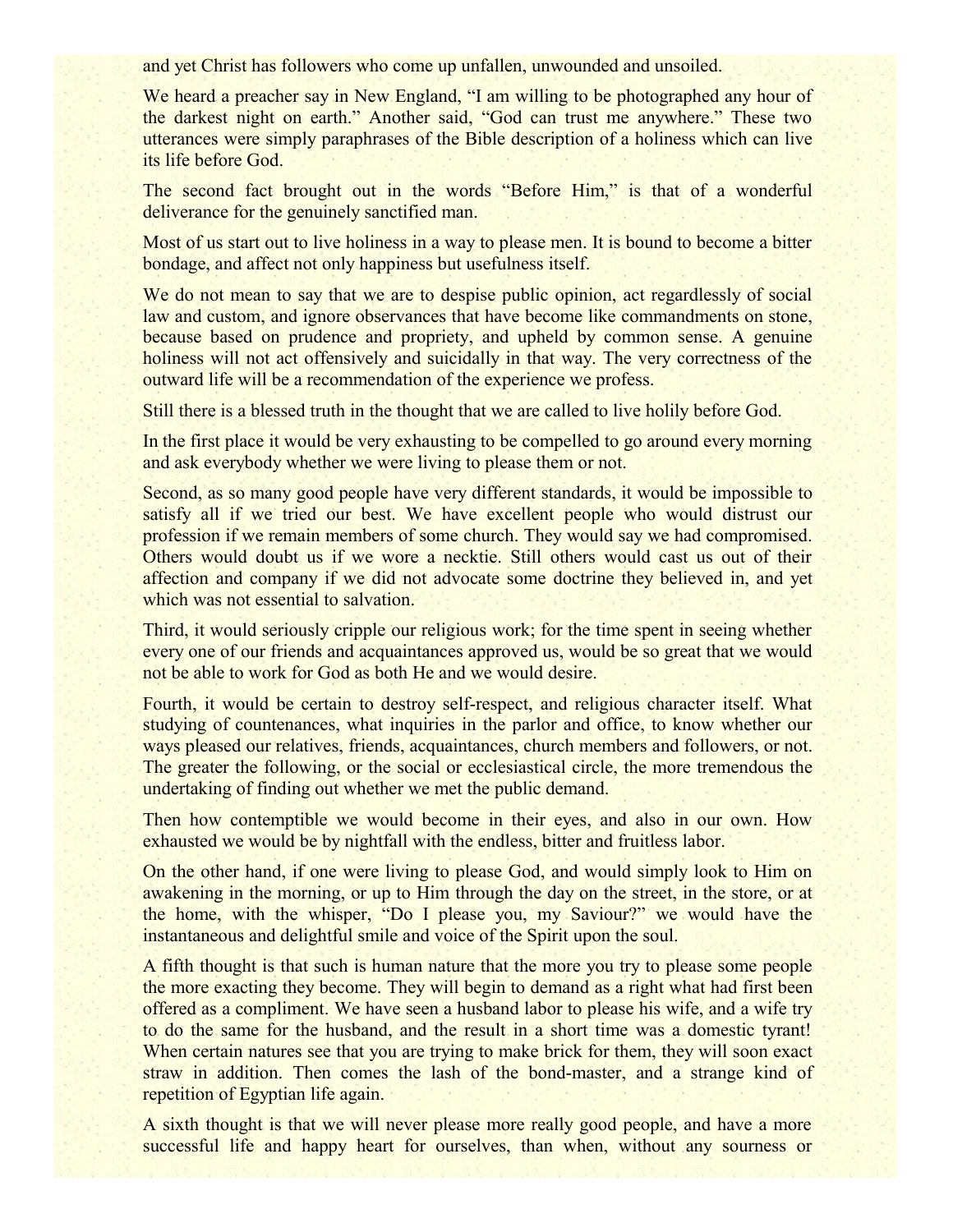bitterness whatever, we give up trying to please men and go to pleasing God in any, every, and all things. The longer we live the more convinced we are that "holiness before God" is the best, truest, safest, happiest and most victorious life this side of heaven.



#### 18. "LITTLE IN THEIR OWN SIGHT"

Surely there is not a more beautiful Christian grace than humility. Its very rarity adds to its preciousness. We get so sick of the fuss and feathers, the swagger and swell of the world, that a meek spirit, a genuinely lowly heart connected with spiritual excellence is as refreshing and delightful to the mind and soul as an oasis with waving palm trees and purling springs is to the exhausted traveler.

When Saul is first beheld in the Old Testament his modesty and humility are more attractive than his imposing height and handsome countenance. He impressed all who met him with this beautiful trait of character. He had to be dragged out of "the stuff" where he had hidden himself when they were after him to make him a king. Samuel referred to this earlier part of his life when he said, "When thou wast little in thine own sight." It was because of this conscious littleness that God chose him. But later he became puffed up and great in his own eyes, and God set him aside, a mode of procedure which God keeps up to this day. The thing to do is to stay little, if we would continue in God's hands as instruments of power and good.

Christ says: "We must be converted and become as little children." After conversion according to this we get little. Truly the converted life and "littleness" are not synonymous in the spiritual realm, as we have seen the two manifested. Let the reader recall that semicircular row of church dignitaries on the platform; or the appearance of some lay brother escorted by an usher up the crowded isle, if he would grasp what we mean. The strut, swell and appearance of bigness are plainly to be seen in the lives of many who name Christ.

We recall a converted brother who was elected a member of the Legislature of his state. Large before, he now became larger, and bore around with him a look of swollen importance that impressed his old friends with keenest pain. He got to looking over his chin at people, extended one finger in shaking hands, and barely noticed certain individuals and classes. All this time he was a prominent member of the church and, in addition, was a local preacher. He had been converted but had not become a little one.

Many of us can remember when God could not or would not use us because of our felt bigness.

It was a fact conscious to us and evident to others. We were Christians, felt we would be saved if we died, but the Lord did not use us. We were too big.

There are cannon that are hardly ever fired because so large, and the firing is so expensive. Some are called "Disappearing Cannon." We have seen them in the church. One shot, or one sermon, and we see them no more for a year.

There is a church bell in Moscow that is too big to be rung. We have seen that bell in other places.

As we studied the character we said it would be better to be a dinner bell. The latter is small, it is true, but it does something.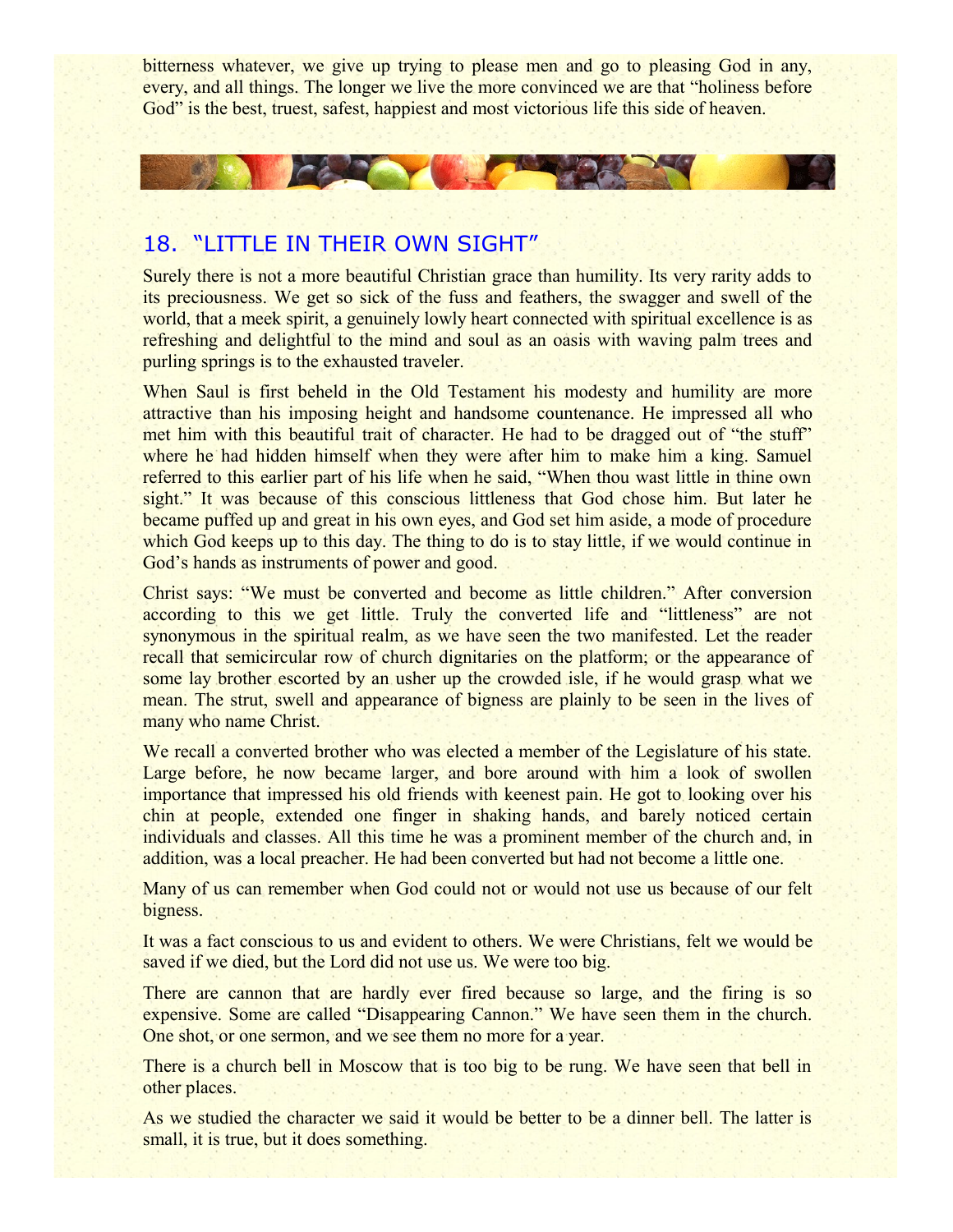When Gideon prepared his army to go up to battle, the Lord told him he had too many soldiers.

So first twenty-two thousand men were taken from him, and after that nearly ten thousand more, until only 300 were left. There was too much bigness or self-sufficiency as they first appeared, for God to handle them. They would have taken all the credit and glory of the victory to themselves.

They would have thought that it was their bow and spear and prowess that achieved the triumph, and the Lord would not have had the honor.

We read once of a Spanish cavalier stopping at a hostelry at a late hour of the night and calling loudly for the servant and entertainment. The landlord finally woke up and standing sleepily rubbing his eyes in the hall, cried out, "Who is there?" The proud reply of the grandee was, "The Duke of Saltillo, Count of Aleantara, Knight of Avalon and Lord of Ferrara." "Too many of you," was the response of the landlord, who had not looked out of the door, but now relocked it, and went to bed.

"Too many of you" is the trouble today in great union meetings, and "Too much of you" the cause of individual failure in the work of God in still other quarters. God cannot or will not use the proud, self-sufficient man. We have seen him fail a thousand times. He may be propped up with titles, dignities and earthly honors, but it is evident that God does not honor him.

This dreadful fact, which is bound to be beaten into the consciousness of men sooner or later, causes them to adopt union meetings with great flaring external helps. Perhaps the combination will bring success; anyhow if God does not go out with them to battle, and defeat comes, then the shame and mortification of the failure will in a sense be veiled from the public by the fanfare of the trumpets, and the rolling of the ecclesiastical machinery, and the individual will be sheltered from blame by being lost sight of in the crowd.

The same awful fact leads some preachers to engage a sensational evangelist who has a way of covering up spiritual nakedness and making a defeat appear like a victory; and still other ministers to announce that a great meeting is to be held in their church, by certain great men. "No mourners' benches will be used," is the soothing announcement to the public. The writer of that line knows well that there will be no bench for the mourners, because there will be no mourners for the benches.

In still another quarter the statement is made in a large city paper that a protracted meeting is to be held in a certain church; that there will be a revival carried on without any excitement whatever.

The man who penned that notice succeeded in deceiving a number, but not all. There was a time in his ministry when he was little in his own sight, and God used him wonderfully, but he became puffed up, felt sufficient in himself, was duke, count, knight, and lord all in one, felt he was thirty-two thousand, that he was a big one, and then God left him. The shorn Samson knew there would be no displays of divine power in the meeting. He felt in his soul it would be a tame affair, and so anticipated the result by saying there would be no excitement, no feeling, no demonstrativeness in the services.

See the profound wisdom of the published notice. When, after several weeks of dragging along, nothing really was done, no lightnings from heaven flashed from pulpit and about the altar, no spiritual earthquakes shook the consciences and lives of dead church members, no cries for mercy, and shouts of rapture and victory echoed through the air, it would be very easy to say, "We told you this was the kind of meeting we were going to have."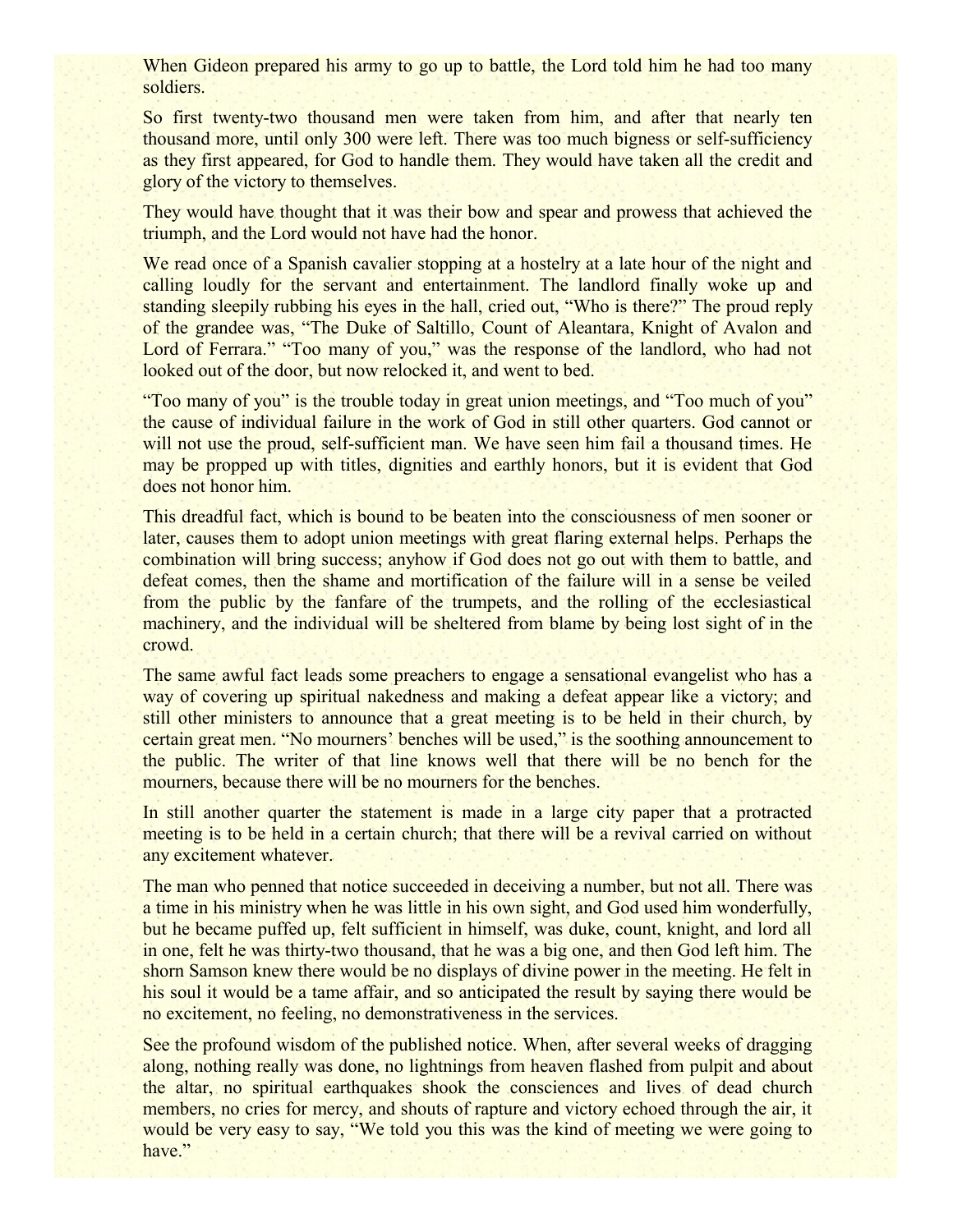This indeed was just what the preacher said to the reporters and people. He ended the meeting with the Lord's Supper, announced a church fair for the next week, where there was no lack of demonstration and feeling, and dismissed the congregation with a great handshake. A number of uneasy Christians tried to bolster themselves up with loud and repeated sayings to one another, "that it was a fine meeting – a very fine meeting – a real nice meeting – a good, quiet meeting," etc. It was really curious to hear how often they said this, and looked into each other's faces as if they did not believe in their own words and expected to be contradicted.

The preacher himself went home dissatisfied in heart, though his hawhaws had filled the church, and he almost looked bright in the face several times. He tossed a long time on his bed before he fell into a troubled slumber. Once before losing consciousness he thought he heard a voice whisper in the dark, "When thou wast little in thine own sight." Later he dreamed that Christ stood at the foot of his bed with a crown of thorns on his head, and turned upon him a prolonged sorrowful look, and then faded away.

How sweet and blessed it is to be little in one's own sight; willing to be overlooked, slighted, set aside and forgotten.

It is delightful to be in a corner with Jesus. It is blessedness itself to be delivered from big mouthings, big celebrations, big everythings outside of actual grace, and to walk quietly, humbly and meekly with the Lord.

There is no pining for high places. No craving for great honors, or the notice and approval of men.

The soul is not sour, the heart not unsympathetic, and the life not frozen. It is not the hermit existence, but a life full of humility and meekness. The man has not lost selfrespect, is not timorous, fearful and cowardly; on the contrary, he has a spirit of strength and courage in his heart; and yet feels little in his own sight.

This is only one of the many paradoxes we find in the spiritual life, and as an experience is not hard to understand when we remember that the man himself in the midst of victories of all kinds in his life realizes that the success and triumph come because God's smile and blessing are upon voice, labor and life. He conquers through God. He is glad and content that it is so. And God continues to honor him.

Such a man quietly disentangles himself from the trappings and false ways of the world. He does not care for glittering shields and swords, when God has specified a sling and stones as the mode of deliverance. He will not be counted in a phalanx made up of a mixed multitude who are to do battle for the Lord. The neighing of the horses brought up from Egypt give him no assuring thrill of coming victory. His heart sinks as he views the preparations made in a great union gospel service, and knowing God as he does, is confident from the start that nothing will be done, though there is a platform full of dignitaries at one end of the vast hall and the best singers in the city engaged to form a choral band that will impress the audience, while two anthems are to be sung in C sharp, and a third is to be rendered by a famous female singer who will reach E in her performance. This is promised to the public; a kind of musical chromo to draw the crowd.

Oh, how God's little ones turn from all these things! They take no delight in ornate rituals, graces of rhetoric and flowers of oratory. The artistically rendered solo fairly sickens the heart. The sight of the stewards marching up the aisles in couples with the collection baskets in hand, is felt to be a reaching backward for forms and ceremonies that had been given up in the mightier and more glorious history of the church.

With all this God's little one is not embittered, and does not propose to leave the church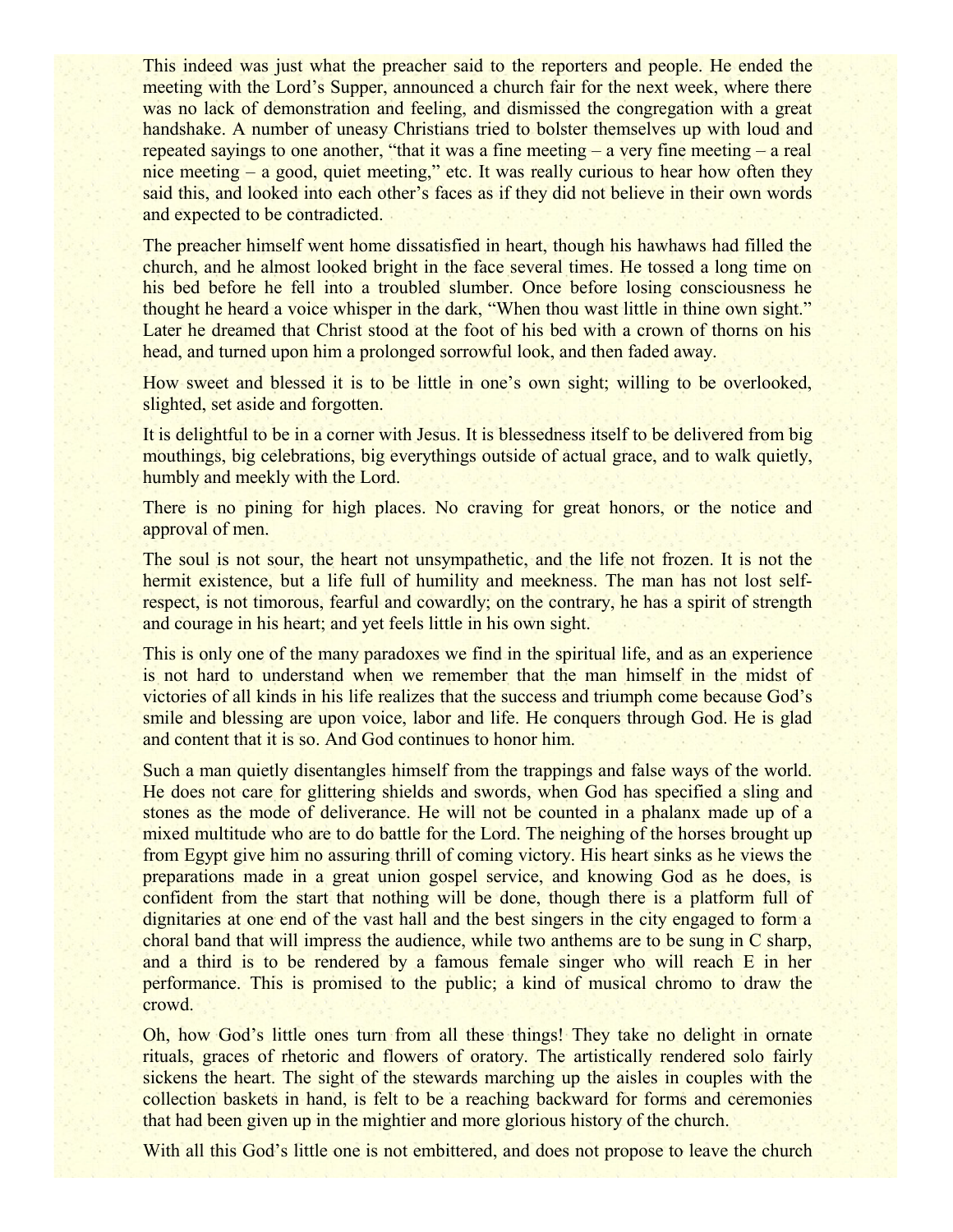or the earth because of questionable doings. Confident of God's power to rectify, he remains sweet through all, and tranquilly expectant of better things and holier times.

Such a character is easily approached. He has no starch-like dignity to uphold and no grandeur to preserve. In speech, manner and life he is perfectly simple. He is not childish, but childlike. In pulpit, pew, at home, in the store or on the street, he is always without affectation. The indwelling of Christ in the heart, the constant consciousness of the presence of God in the life, make it impossible to be otherwise.

These little ones of God may be learned or unlettered men, and yet alike they carry with them the conviction that without Christ they are nothing, and so, though walking on different intellectual planes, and moving often in different social circles, yet all can see that they tread alike the path of lowliness. In this genuine, unaffected humility of spirit arises one of the great causes of their power.

It is not alone that God uses only such men with mighty effectiveness, but such a spirit and life in itself strangely appeals to and moves men.

Alas for the world, and alas for the cause of God, and alas for our own souls when we cease to be little in our own sight!

The writer heard his mother say that several such lowly preachers came into her life when she was a girl and that they left an eternal impress upon her. Their gravity, sweetness, gentleness and humility wrought a conviction upon her that she never outgrew. She could not speak of them in after life, when an elderly woman, without her eyes filling with tears. She told us when a child, standing by the side of her rocking-chair, that she could still feel the pressure of their hands upon her head, though they had long been in their graves.

We recall one who in his visits through the country ever seemed fearful of putting a burden on some one. He would be distressed to know that a fowl or animal of any kind had to lose its life to furnish him a meal. He would sit in a cold room uncomplainingly before he would ask for a fire. One morning the lady of the house where he was spending a couple of days saw him at the wood pile gathering a few chips. Intensely mortified at her oversight of her guest's comfort, the good sister begged him to return at once into the house from the cold wind, and she would have his fire built.

But she was not as grieved and pained at her neglect as dear old Brother Clinton, now in heaven, was, that he had been detected in picking up a few splinters and caused some one to have the trouble of making him a fire. Humble to the last he said: "Please don't be worried, sister; I'm not as cold as you think; I just wanted a few chips to warm my feet." The weather was very bitter, and the thermometer low down; but saintly, precious soul as he was, he had drunk in his Master's spirit and felt that he would rather minister unto others than to be ministered to.

We recall still another who used to be an accustomed figure on the streets and roads of a certain Southern state. He went about with a Bible under his arm, and a long staff upon which he leaned, and that came up as high as his head. He not only looked like a prophet, but lived like one, and drank deep of the humble, childlike spirit of his Master.

He spoke to many a man about his soul as he met or overtook the traveler upon the road. Few got over these interviews. Some became angry, but many went away with eyes and hearts full, and not a few were saved.

He would approach a lady as she was tending her flowers in her front yard, and leaning against the fence speak a few words about her soul and Christ and heaven, and leave her in tears and with the promise to give her heart to God. It was found almost impossible to shake off the impression this simple man of God made upon the soul. He felt his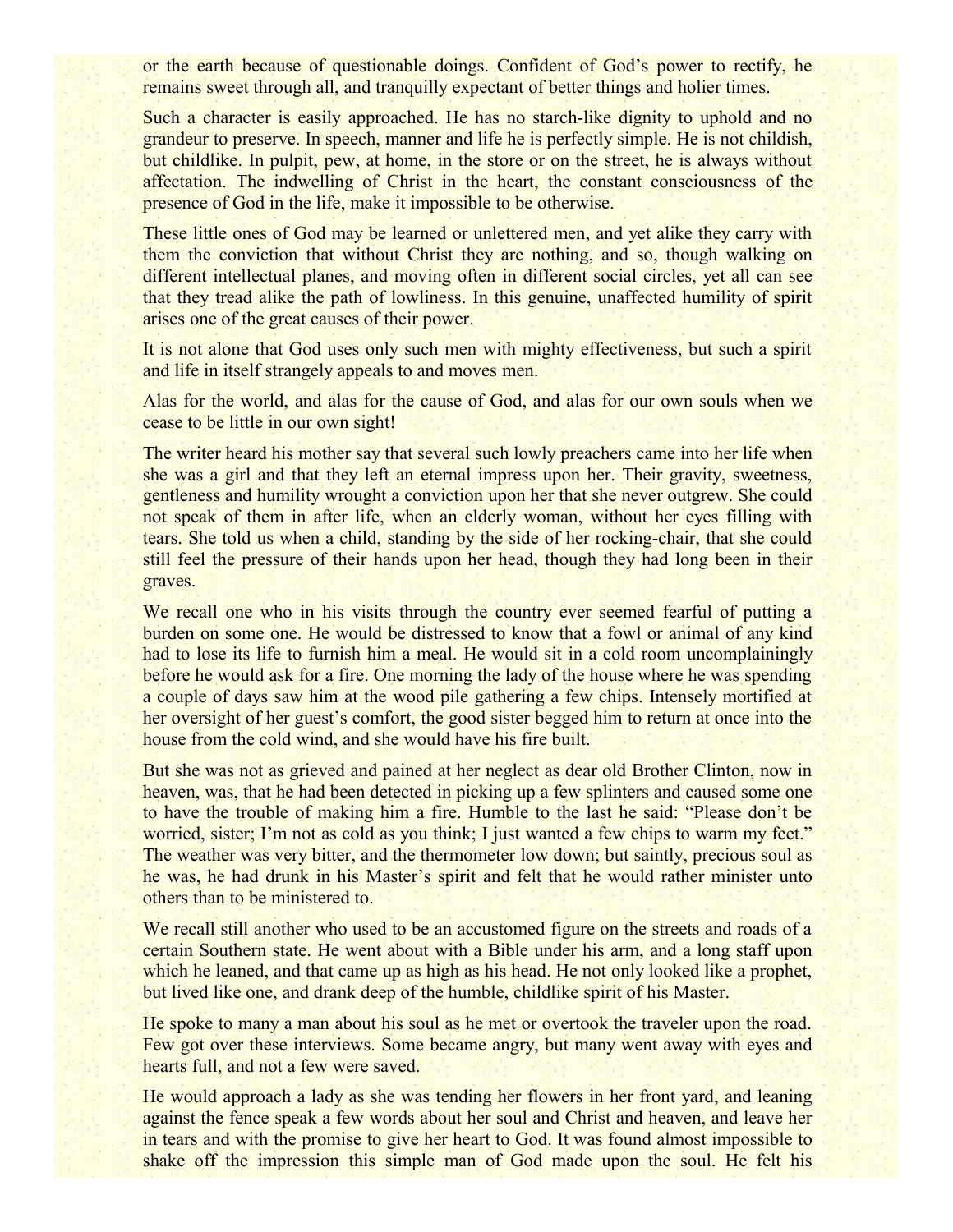littleness, and the Saviour used him.

One stormy night he opened the door of a hotel in a Southern town, and looked in upon forty or fifty guests, sitting, standing, smoking and talking in the office. All glanced up as he entered and stood silent in the door, with the lightning-riven night as a background. Rapping the end of his stick several times on the floor, he said solemnly:

"Fifty years from tonight and every soul here will be in eternity."

He never added a single word, but quietly reopening the door vanished in the darkness outside.

One gentleman was so affected by the occurrence that he arose, went to his room upstairs, fell upon his knees, asked God for mercy and pardon, and was soundly converted.

It is wonderful what the Lord will do with a man who is small in his own eyes; and equally amazing how little is accomplished by a man who is self-sufficient and great in his own estimation.

Truly it is better to be little in one's own eyes, little in the opinion of men, and yet great in the sight of God and to be used by Him, than to be one of the earth's big ones and completely set aside and ignored by the Almighty. Better to keep lonely and walk humbly with God than to develop spiritual pride again, become lifted up with a sense of one's own attainments and performances, and reach a place where the Lord cannot and will not use the once useful man.

It is a dreadful thing to stand by the altar and go through all the motions of worship and offer the sacrifice, and call upon God, and then be compelled to admit with the forsaken and unhappy king of Israel, "He answereth me no more."

May we remain God's little ones; for it is a little one that shall chase a thousand, and a small one become a strong nation.

## 35. THE AFTERMATH OF LIFE

In some districts of country, after the harvest or a field of grass has been reaped and gathered, a second crop springs up which is called the aftermath. Sometimes it rivals its predecessor, and even when failing here, is always beautiful and profitable. The sight of bare and yellow looking fields clothed with green again is an attractive spectacle, while the vision of herds and flocks roaming over it and cropping of this later richness appeals to the mind and heart most gratefully in various ways.

There is an aftermath of the day. The sun sets behind the distant hills, and is lost in the gold and purple clouds of the west; but in some countries for a short while, and in others for several hours, a softened light fills the air and falls, in an indescribable glory, upon land and sea. It is the reflection of the day that is over and gone. Some mirror in the west, hanging at a certain angle, brings back a lovely vision of the departing form, and to the heart it seems the aftermath of the day. It is not night, but another day, like and yet unlike its predecessor; in some respects more beautiful, and in others far more powerful.

There is an aftermath of life. Some man or woman dies and is buried in the country graveyard or city cemetery. The flowers are placed upon the mound, the slab or monument is set up at the head of the grave, and we say in our haste that they are gone forever.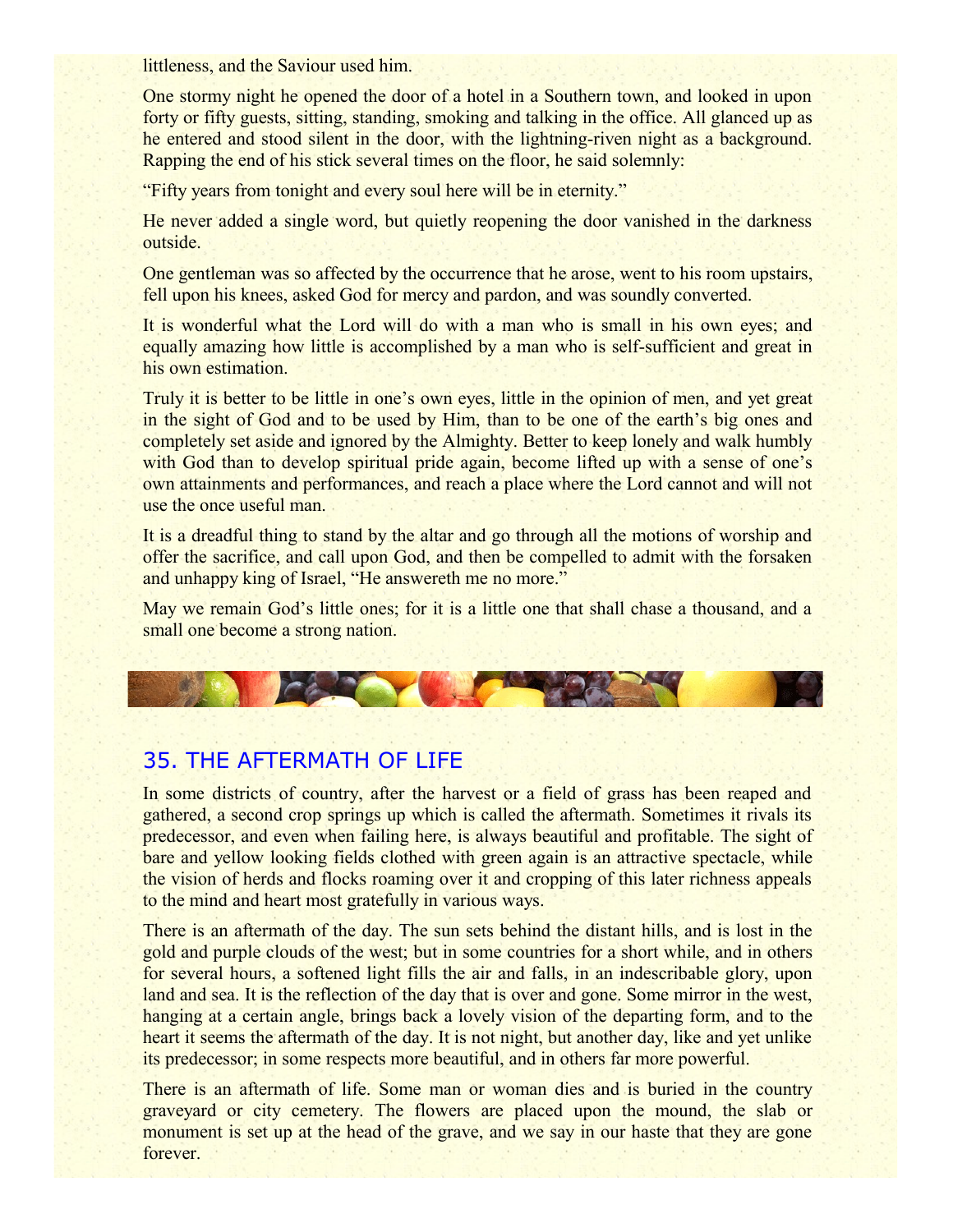But after a little we notice that there was something about them which we could not bury, something which would not remain in the graveyard. We discovered it in an indefinable presence when we returned to the bereaved home. We recognized it in precious memories of the deceased, and realized it in the influence left upon life and character by the words and acts of the now silent sleeper in the cemetery. Being dead, they yet spoke. Their deeds lived after them. The life, like a Nile, had receded, but a deposit had been left that brought spiritual wealth to many. The sun of a faithful life had set, but a reflected glow was left in the home, church and community which was felt with the heart as well as beheld with the eye of even an ordinary observation.

Death does not end all. We live after we die, on earth, though the soul itself has risen to heaven or sunk in hell. The good that men do remains after them and is not interred with their bones. We will have to go to the tomb to find the body or the skeleton, but back to the breathing, thinking, acting world, to find the real man who still exists in the lives of the people he comforted, the falling ones he steadied, the needy he relieved, and the backslidden and lost whom he brought to God.

There are families today where the name of certain beloved ones cannot be mentioned without the eyes filling with tears. This is the aftermath of faithfulness. The dew comes to the eye as we stand left in the gloaming of such a vanished life. The heart roams over, and lies down, and rests and feeds, upon this strange after-crop of present influence, when the scythe of death has gathered that life in, long weary months and years ago.

The sun has set, but the glow is left in the sky. The loved ones are dead and yet they live. They are out on the hillside with many palefaced sleepers, but somehow they have never left home. The portrait on the wall, the chair yonder in the corner, the little trunk in the garret, the tiny shoe or stocking taken out of the old chest and wept over, declare in their peculiar influence over our hearts that the day of their power is not yet over and gone. The sunset has come, but from out of the sunset comes a softened light, a tender glory, a breath from the skies, that compensates in a measure for the loss of the day. The sun of life is gone, but the gloaming is left in sacred remembrances, precious mental associations, and holy influences that at times feel like a strange sweet kind of day in itself.

Sometimes the mightiest work of a soul is accomplished after that spirit has gone into heaven. It is said of Samson that he slew more in his death than he did in his life. It can be said of others that they wrought more after death than before death. The prodigal is brought to God through the memory of a sainted mother. The obdurate husband is broken up and yields to the Saviour over the pulseless body of his wife. The ungodly father is led to Christ through the death of his child.

In these instances of mother, wife and child, we see that the aftermath did more than the first planting; the twilight surpassed the day. And yet it is never to be forgotten that there would have been no aftermath but for the first harvest, and no gloaming if there had been no day.

An evangelist tells of a boy sitting on a doorstep in the twilight and looking upward. He was asked what he was doing, and he replied, "Flying my kite." The gentleman responded, "I don't see any kite."

The boy said, "No, it is too dark now, and the kite is too high up, but just feel the string." Then as the gentleman held the cord a moment the lad said with a smile, "Don't you feel it pull?" There was no question after that, and the man walked away with a sermon in his heart.

The father and mother have gone into the tomb; the wife and child have flitted away from the fireside into heaven; they no longer are seen, but oh how their lives and influences